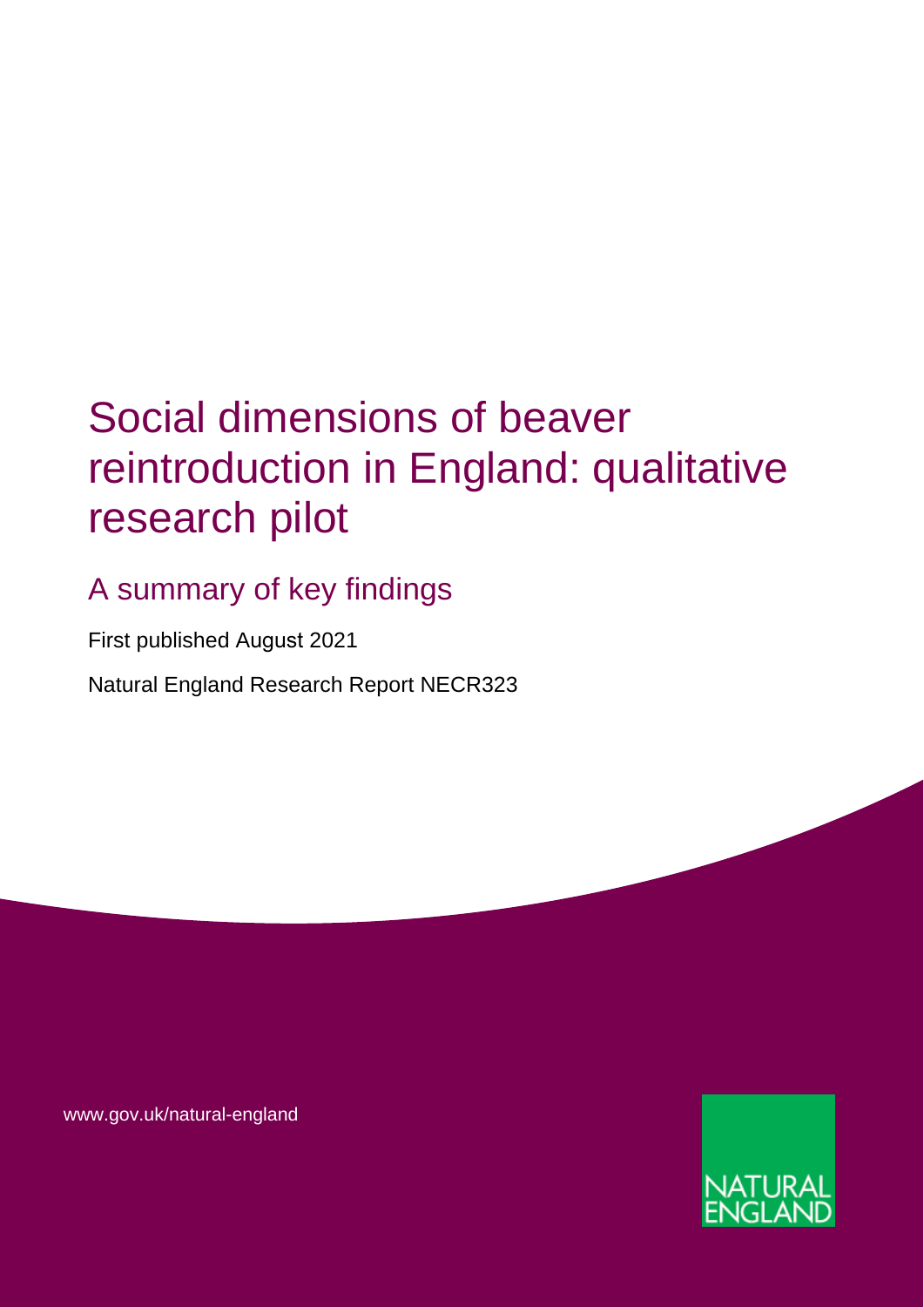**Natural England Commissioned Report NECR323 2**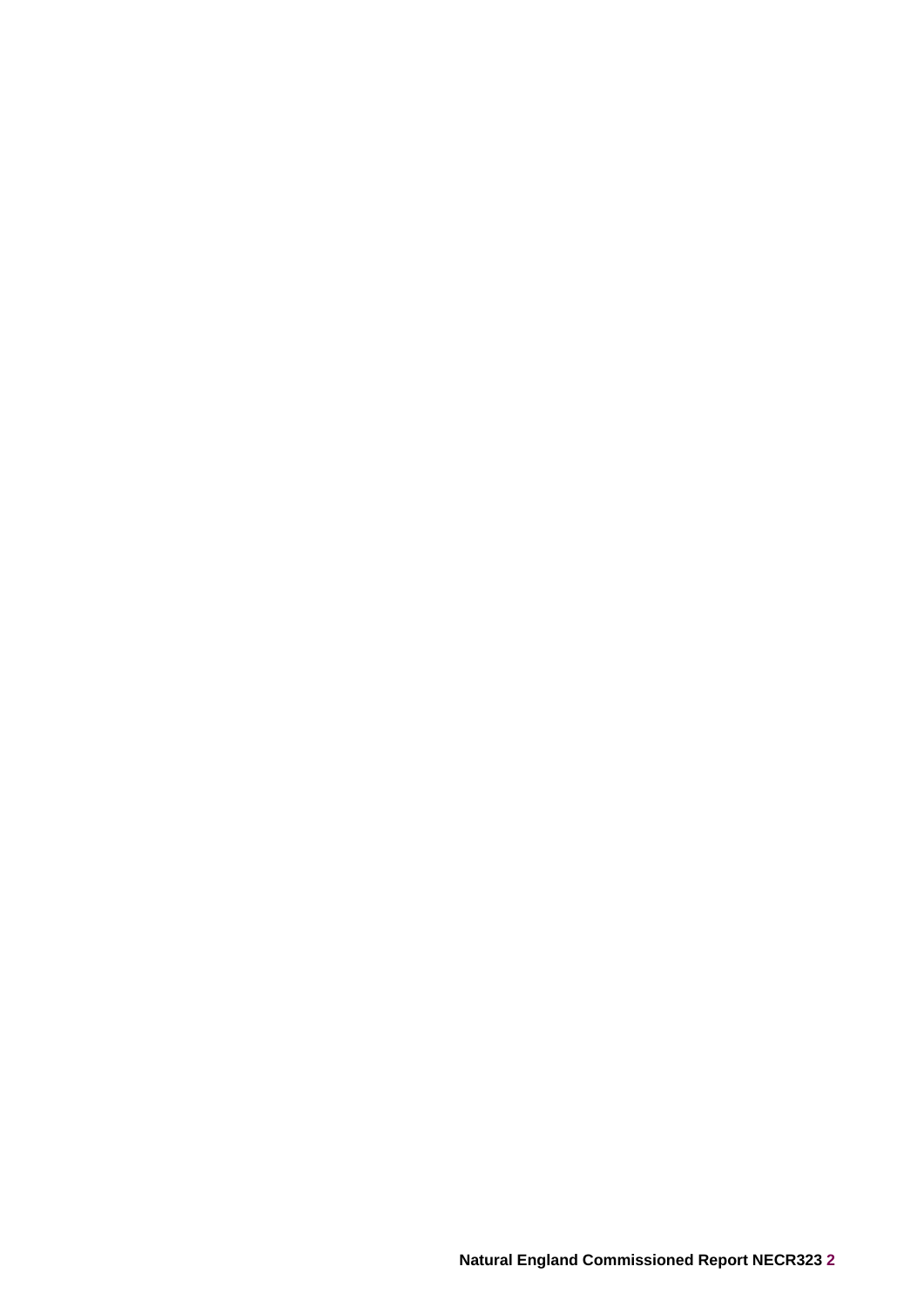**Natural England Research Report NECR323**

### <span id="page-2-0"></span>**Social dimensions of beaver reintroduction in England: qualitative research pilot**

A summary of key findings

Inman, A.



Published August 2021

This report is published by Natural England under the pen Government Licence - OGLv3.0 for public sector information. You are encouraged to use, and reuse, information subject to certain conditions. For details of the licence visit [Copyright.](http://publications.naturalengland.org.uk/copyright) Natural England photographs are only available for non-commercial purposes. If any other information such as maps or data cannot be used commercially this will be made clear within the report.

ISBN: 978-1-78354-667-1

**© Natural England 2021**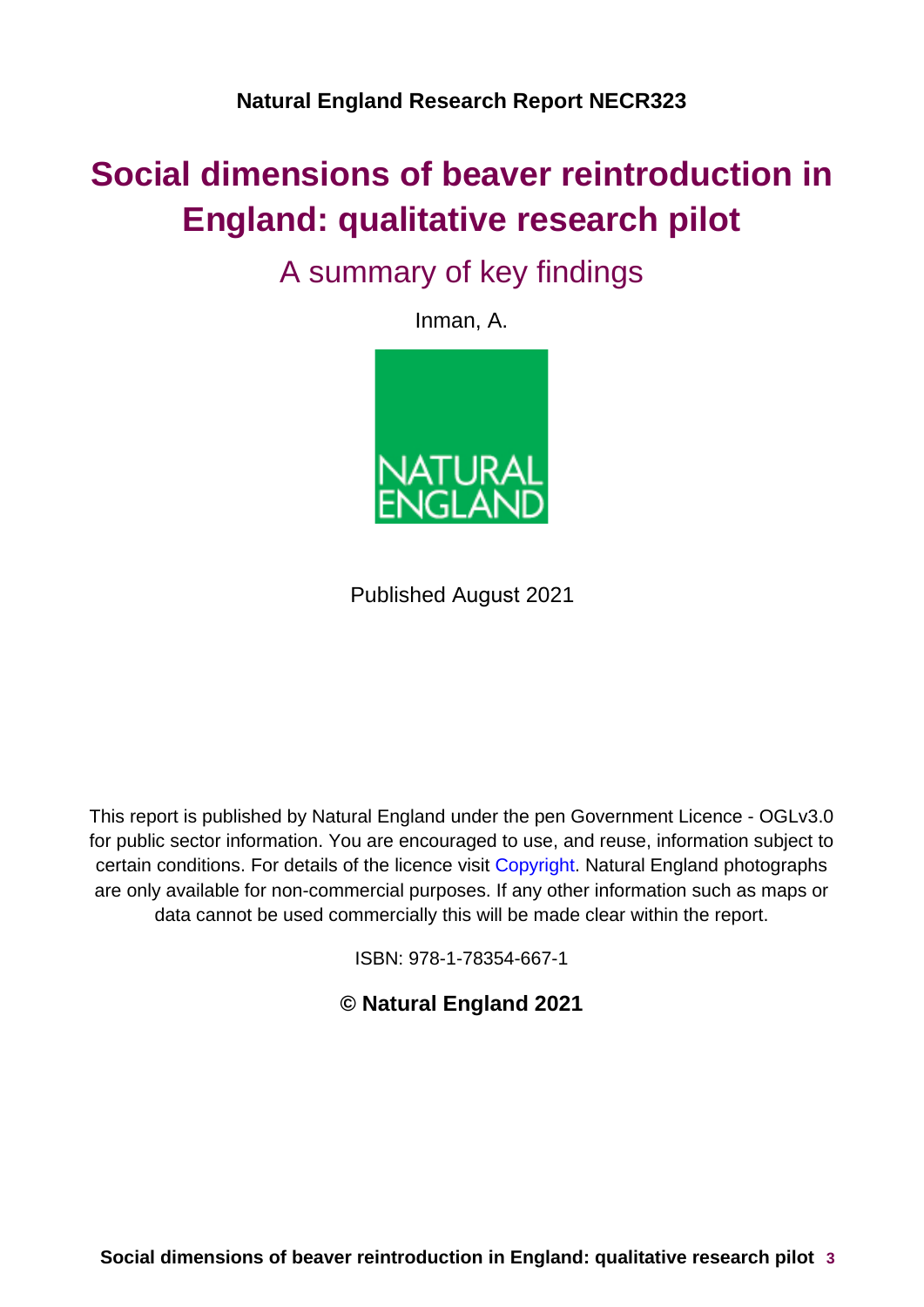**Natural England Commissioned Report NECR323 4**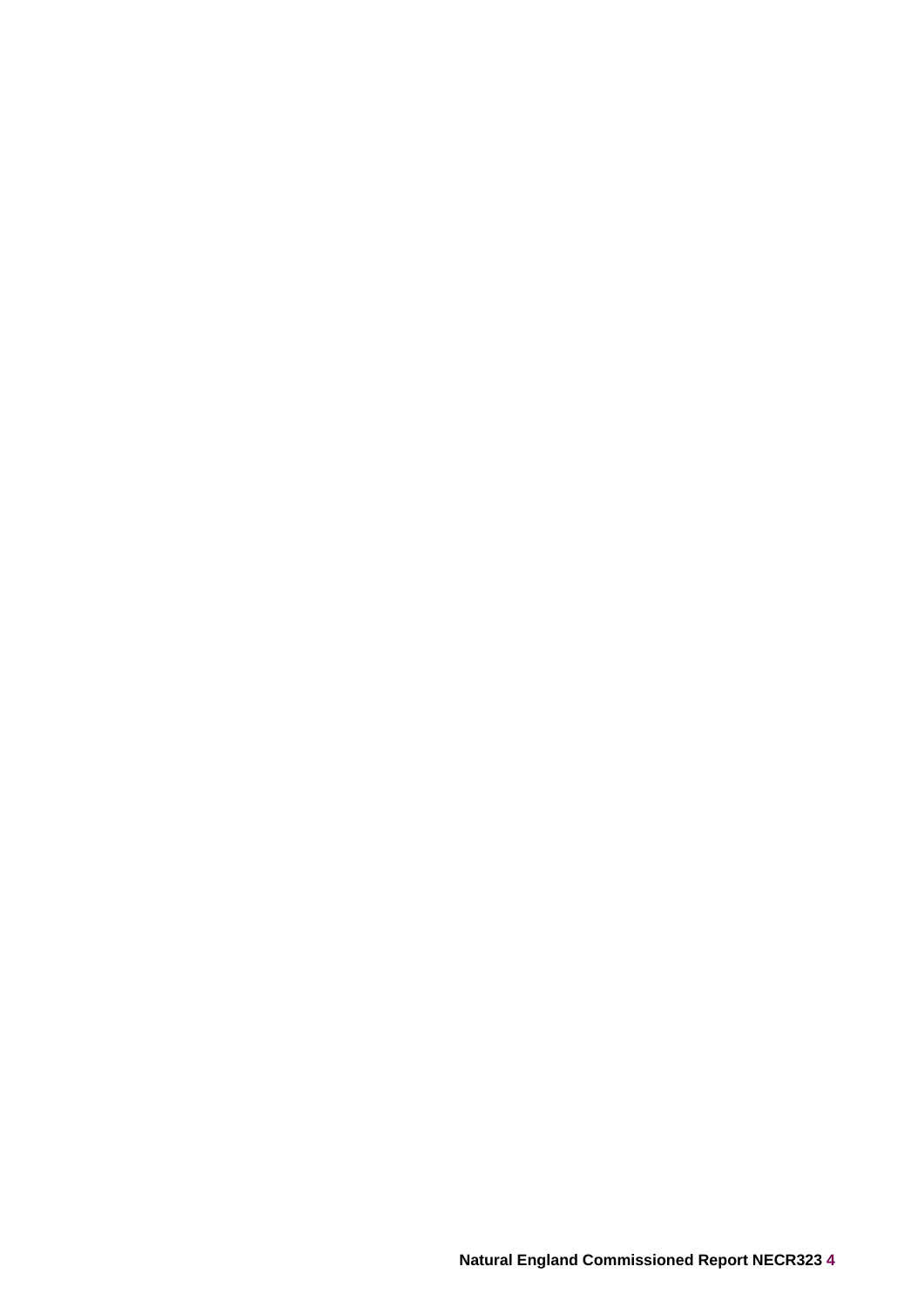### <span id="page-4-0"></span>**Project details**

This report should be cited as:

Inman, A. (2021) Social dimensions of beaver reintroduction in England. Summary report of key findings. Natural England Commissioned Reports, Number 323.

### <span id="page-4-1"></span>**Natural England Project manager**

Natural England Project Manager: Dr Rose O'Neill, Principal Specialist – people and nature

#### <span id="page-4-2"></span>**Contractor**

Contractor: Professor Alex Inman.

### <span id="page-4-3"></span>**Author**

Inman, A.

#### **Further information**

This report can be downloaded from the Natural England Access to Evidence Catalogue: **<http://publications.naturalengland.org.uk/>** . For information on Natural England publications contact the Natural England Enquiry Service on 0300 060 3900 or e-mail **[enquiries@naturalengland.org.uk](mailto:enquiries@naturalengland.org.uk)**.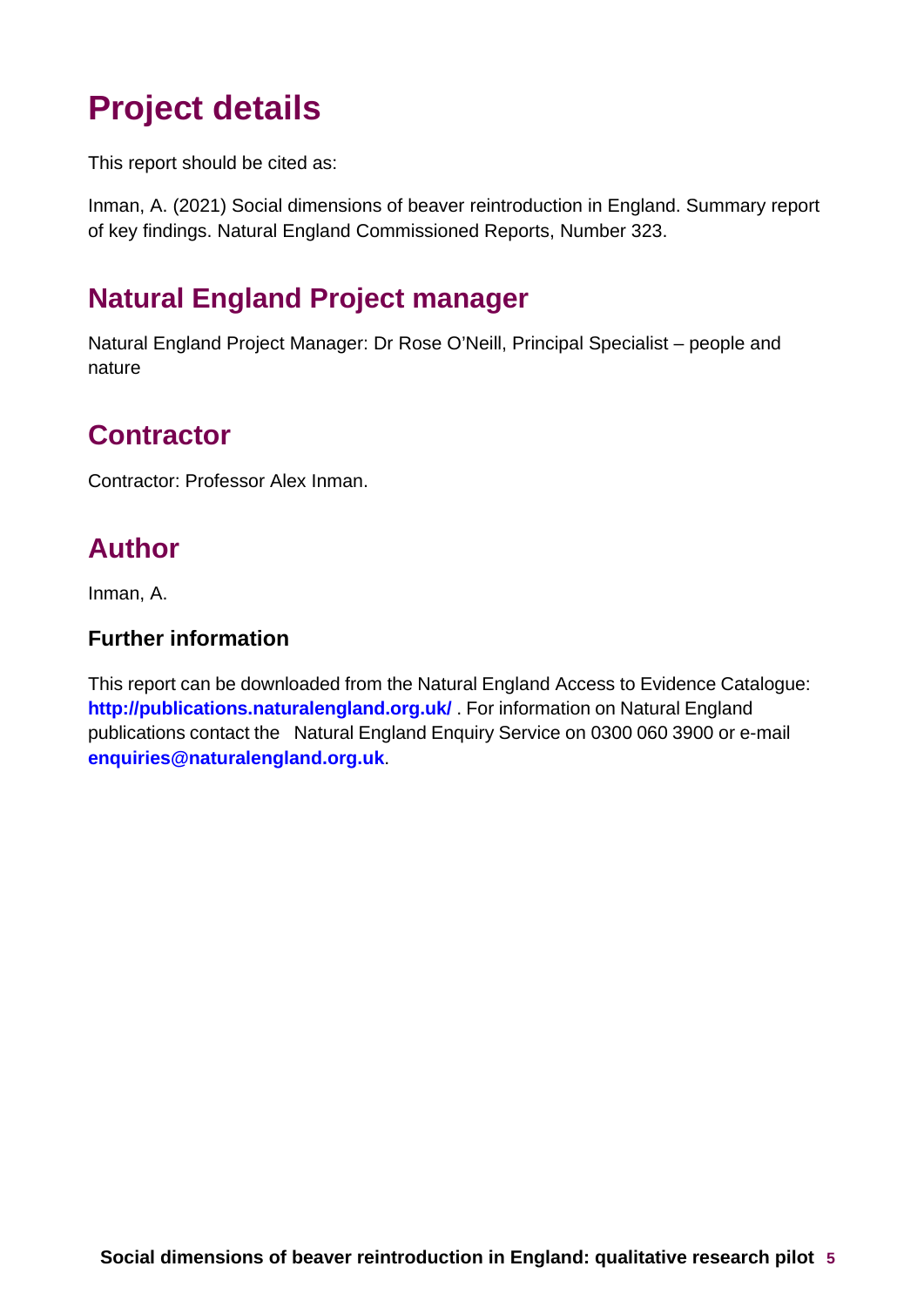#### Contents

| Social dimensions of beaver reintroduction in England: qualitative research pilot3      |
|-----------------------------------------------------------------------------------------|
|                                                                                         |
|                                                                                         |
|                                                                                         |
|                                                                                         |
|                                                                                         |
|                                                                                         |
|                                                                                         |
|                                                                                         |
|                                                                                         |
|                                                                                         |
| Social factors relevant to the development and adaptation of policy, licencing and      |
|                                                                                         |
|                                                                                         |
| Observations on engagement between beaver advocates and farmer/fisheries interests      |
| Public attitudes towards potential beaver reintroduction and possible changes over time |
|                                                                                         |
|                                                                                         |
| Annex 1 - A note on qualitative research methods for conservation scientists and policy |
|                                                                                         |
| Annex 2 - Papers/Reports examined within the literature review exercise25               |
|                                                                                         |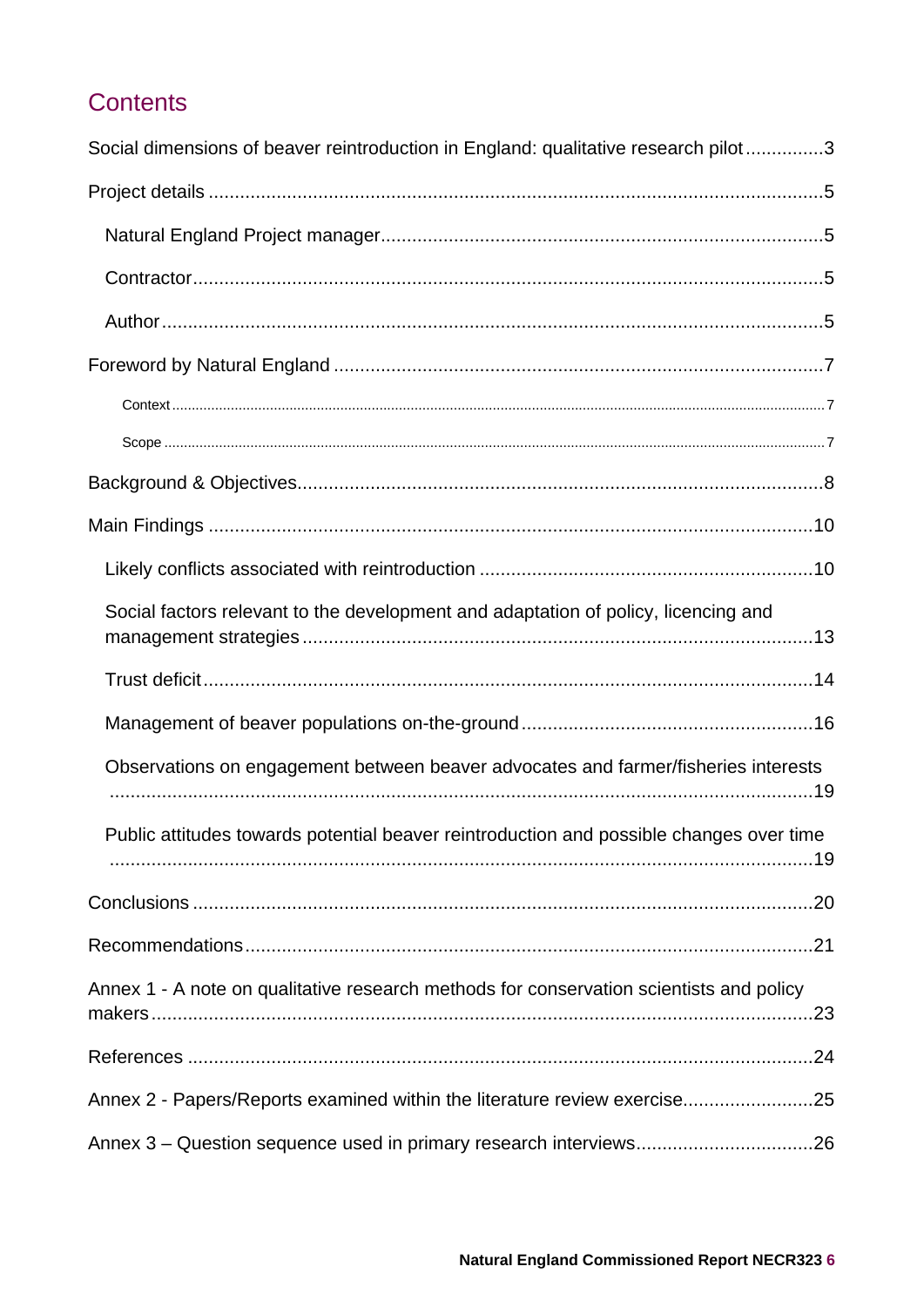### <span id="page-6-0"></span>**Foreword by Natural England**

Natural England commission a range of reports from external contractors to provide evidence and advice to assist us in delivering our duties. The views in this report are those of the authors and do not necessarily represent those of Natural England.

#### <span id="page-6-1"></span>**Context**

A five-year licence was issued by Natural England in 2015 to legitimise the presence of beavers that had been living wild on the River Otter, Devon, enabling an authorised trial of a beaver reintroduction. In 2020 a decision was made by ministers, following the conclusion and assessment of trial results, to permit those free-living beavers to remain and continue to expand their range naturally. This has resulted in widespread interest in reintroducing beavers to new areas of England.

Over the last 18 months, Natural England has conducted a review of the available evidence on the interactions of beavers with the natural and human environment in relation to England. The purpose of that review was to determine whether the evidence suggests it is appropriate to reintroduce beavers more widely in England and to highlight key evidence relevant to decisions on further beaver releases. In conducting the review, Natural England identified that the social science evidence related to beaver introduction was growing but limited. The evidence suggested that stakeholders and the public were generally supportive of beaver reintroductions. However, it also suggested that there is potential for conflict related to beaver reintroduction in certain contexts and amongst certain groups including landowners and farmers in specific geographies, anglers and commercial fisheries and specific communities living close to reintroductions.

#### <span id="page-6-2"></span>**Scope**

The purpose of this research commission is to better understand the potential for conflict, including by exploring some of the more challenging issues identified in the literature.

The purpose of this study was not to understand how widespread views are, nor whether they are representative of the stakeholder population. The purpose of the study was to explore the depth of feeling, and the potential for conflict, amongst those who had direct experience of beaver reintroduction, including those that may have been negatively affected.

Professor Alex Inman was commissioned to conduct a small qualitative research pilot to explore issues to help inform future research needs. Annex 1 sets out the rationale in commissioning this pilot study to use qualitative methods.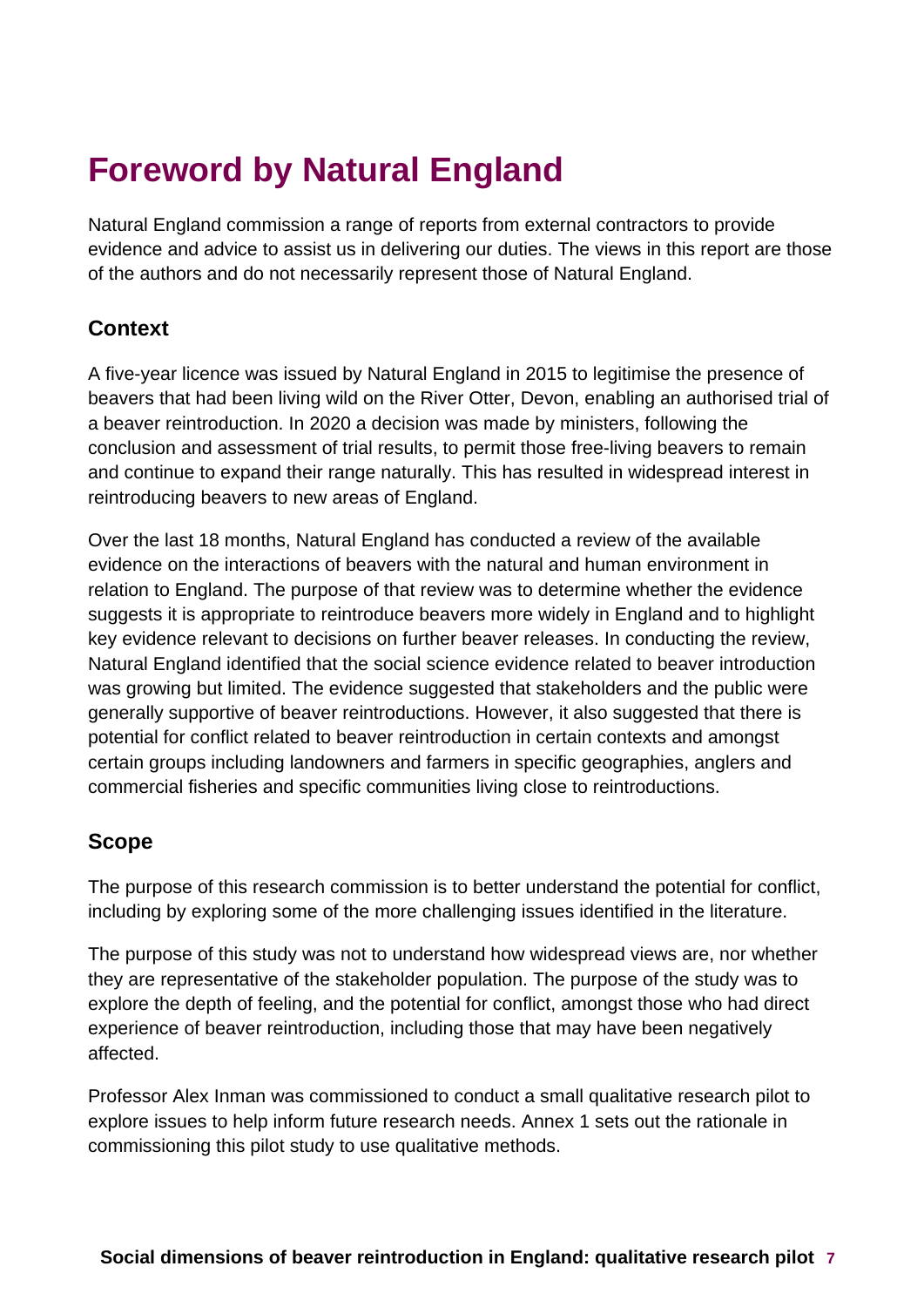## <span id="page-7-0"></span>**Background & Objectives**

This report contains the main findings from a pilot research project using qualitative methods to assess the social implications of wild beaver reintroduction in England. The content is anticipated to complement the ecological and economic review currently being undertaken by Natural England to inform decision-making on this complex topic.

The social dimensions explored within the study were three-fold:

- Likely conflicts associated with reintroduction.
- Social factors relevant to the development and adaptation of policy, licencing and management strategies.
- Public attitudes towards potential beaver reintroduction and possible changes over time.

The research methodology adopted comprised a two-stage approach:

- 1. **Development of the qualitative research pilot design, informed by key papers from the academic (social) research and grey literature** relevant to beaver reintroduction including the assessment undertaken by Scottish Natural Heritage in 2015 and the recent Science and Evidence Report from the River Otter Beaver Trial in Devon. Given the limited time for this study, a literature search focused on academic articles from a Scopus<sup>[1](#page-7-1)</sup> search which identified 116 papers. Abstracts of these were considered and only those directly relevant to the objectives of this study were selected for further enquiry. In total, 8 documents were examined in detail as listed in Annex 2. In conclusion, it was noted that academic effort thus far appears to have focussed on the natural science aspects of beaver ecology and reintroduction, revealing a dearth of salient social research.
- 2. To address the gaps in the literature, **primary qualitative research** was undertaken. The rationale for the use of qualitative research and related sample design parameters are outlined in Annex 1. This phase of the study involved indepth interviews with individuals from three stakeholder typologies (1) members of the farming community (2) members of the fishing community (3) professionals from the conservation community in England and Scotland with direct experience of managing beaver introductions. Farmers (coded in this summary as 'Farm') and fishermen ('Fish') were selected due to the literature review indicating these two communities are most likely to be directly involved in the management of beaver populations and are at greatest risk of having their interests compromised in certain situations. Conservation professionals ('Cons') were selected to obtain their

<span id="page-7-1"></span><sup>1</sup> Using the search terms: ( TITLE-ABS-KEY ( "castor fiber" OR "castor canadensis" OR "castor spp" OR "eurasian beaver" ) AND TITLE-ABS-KEY ( "human-wildlife conflict" OR perceptions OR reintroduction OR survey OR socio-economic OR behaviour OR attitudes OR values ) ) AND (LIMIT-TO (PUBYEAR, 2019) OR LIMIT-TO ( PUBYEAR , 2018 ) OR LIMIT-TO ( PUBYEAR , 2017 ) OR LIMIT-TO ( PUBYEAR , 2016 ) OR LIMIT-TO ( PUBYEAR , 2015 ) ) AND ( LIMIT-TO ( LANGUAGE , "English" ) )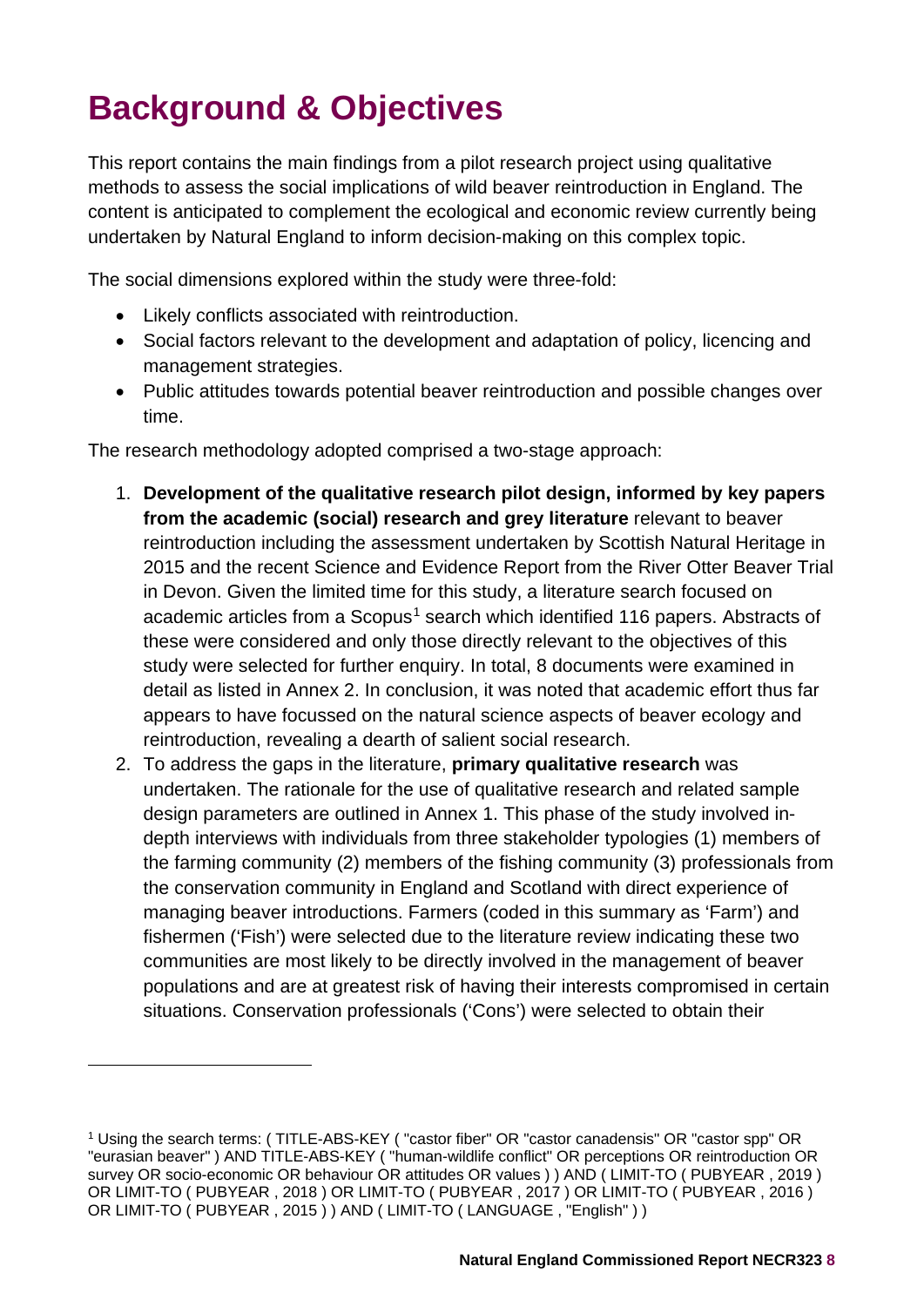experience of engagement with rural stakeholders within the context of existing or proposed introductions. Semi-structured interview questions were developed based on the findings of the literature review to focus on those aspects of beaver reintroduction likely to be most salient to conflict generation and resolution (see Annex 3). In accordance with Natural England's standard procedures, ethical approval was obtained in line with Natural England's Ethics Committee guidelines. Informed consent was obtained from all respondents which guarantees respondent anonymity.

In total, seven respondents were interviewed as outlined below:

Respondent 1 (Farm) - Livestock farmer with experience of beaver introduction in England.

Respondent 2 (Farm) - Diversified farmer (farm not active) with experience of beaver introduction in England.

Respondent 3 (Fish/Farm) - Fisherman/land manager with extensive experience of fisheries management in England.

Respondent 4 (Fish) - Fisherman with extensive experience of fisheries management in England.

Respondent 5 (Fish) - Fisherman with extensive experience of fisheries management in England.

Respondent 6 (Cons) - Conservation professional with experience of beaver management in England.

Respondent 7 (Cons)- Conservation professional with extensive experience of beaver management in Scotland.

The research interviews were undertaken during March and April 2020 over the telephone and video conferencing platforms by the author of this report. All interviews were recorded, allowing detailed capture of participant opinion for subsequent analysis and the transcribing of verbatim comments for reporting purposes.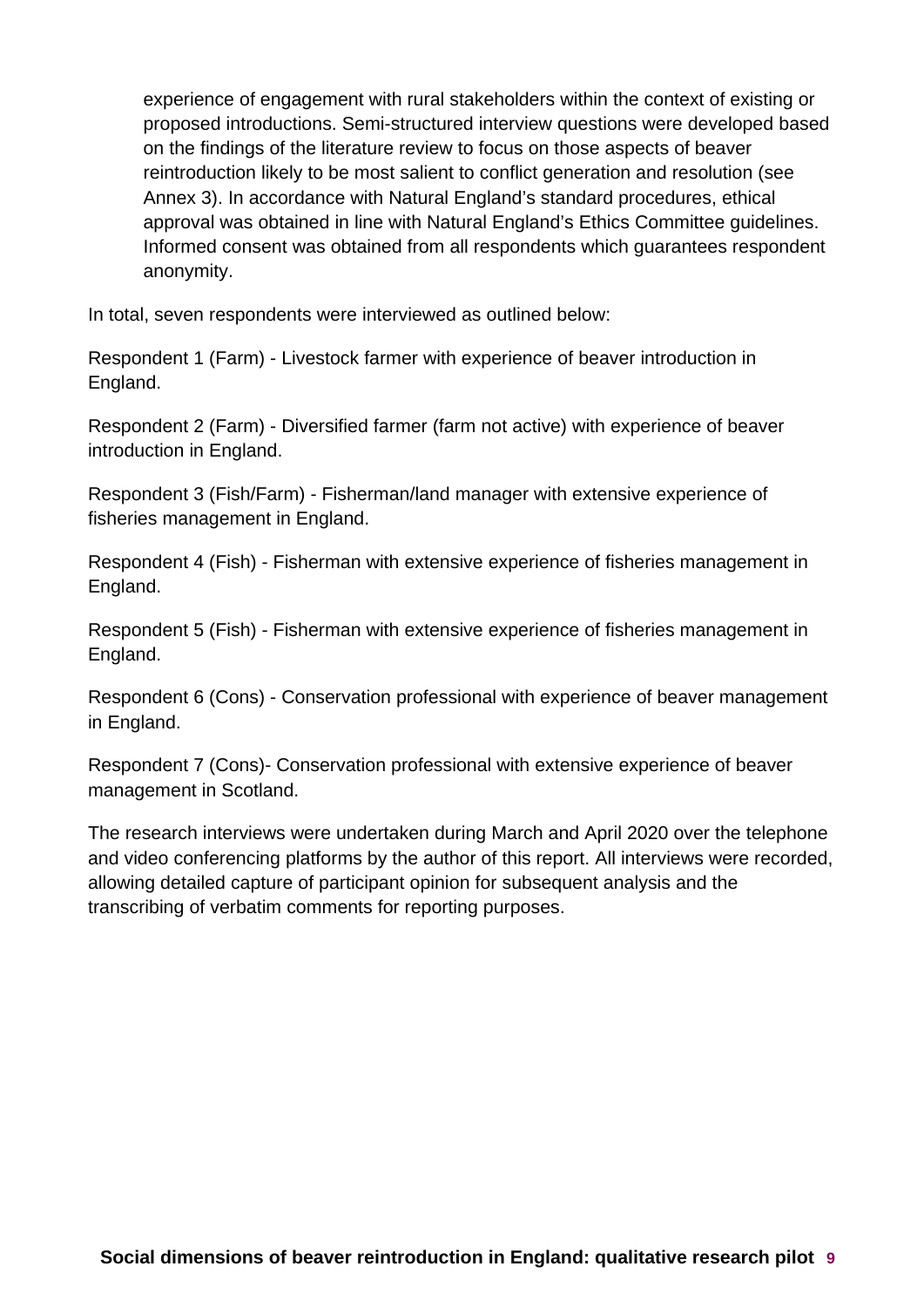## <span id="page-9-0"></span>**Main Findings**

The main findings from the research are summarised here combining insight gained from both the literature review and the primary research interviews undertaken. Verbatim comments from respondents are included to emphasise particular items raised.

### <span id="page-9-1"></span>**Likely conflicts associated with reintroduction**

The study suggests there are three societal groups where the risk of conflict with beaver reintroduction is likely to be greatest:

- 1. **Landowners/farmers in specific geographical contexts** landholdings with the following characteristics are potentially most likely to experience damage from beaver activity and, therefore, represent the most likely conflict zones:
- Those with flat, or very gently sloping, ground adjacent to watercourses, which might be inundated by embankment breaches (due to beaver burrowing for example) or drainage failures (e.g. linked to dams blocking drains). Farmers with high value intensively farmed land (particularly arable) in the lower reaches of river catchments are likely to be particularly concerned. Expert opinion (Respondent 7 (Cons)) suggests the backing up of river levels causing field drains to stop flowing can affect farmland drainage many hundreds of meters from a watercourse (i.e. not just the riparian corridor). This means 10 m 'beaver buffer strips' immediately adjacent to watercourses will not alleviate the problem in these situations.
- Those with high value deciduous trees near to watercourses (beavers are not interested in coniferous woodland).
- Those with crops in the vicinity of watercourses which are a favoured food source for beavers e.g. maize on dairy farms.

The research revealed that there will undoubtedly be a selection of farmers who will welcome beaver reintroduction:

"We really enjoy the thought of having them there…..trees can be easily replaced. We purposefully walk down there every night now….we really appreciate where we are now more than we did before…it's an added thing you know, will we see the beaver?" (Respondent 2 (Farm)).

Respondents in this small pilot study suggested it is likely that overtly receptive hosts will be restricted to 'hobby farmers', those with sufficient marginal land or where farming is a very small proportion of family income. The interview with Respondent 2 (Farm) highlights this dynamic well. This individual was extremely positive about beaver presence on his land even though an estimated 200 trees have been felled on a field adjacent to the river as a result. It became evident within the interview that the respondent's obliging attitude stemmed from him no longer farming the land and, therefore, seeing no cause for concern. When the farm had been an active commercial dairy farm, attitudes towards perceived problematic species (in this case badgers) had not always been so benign: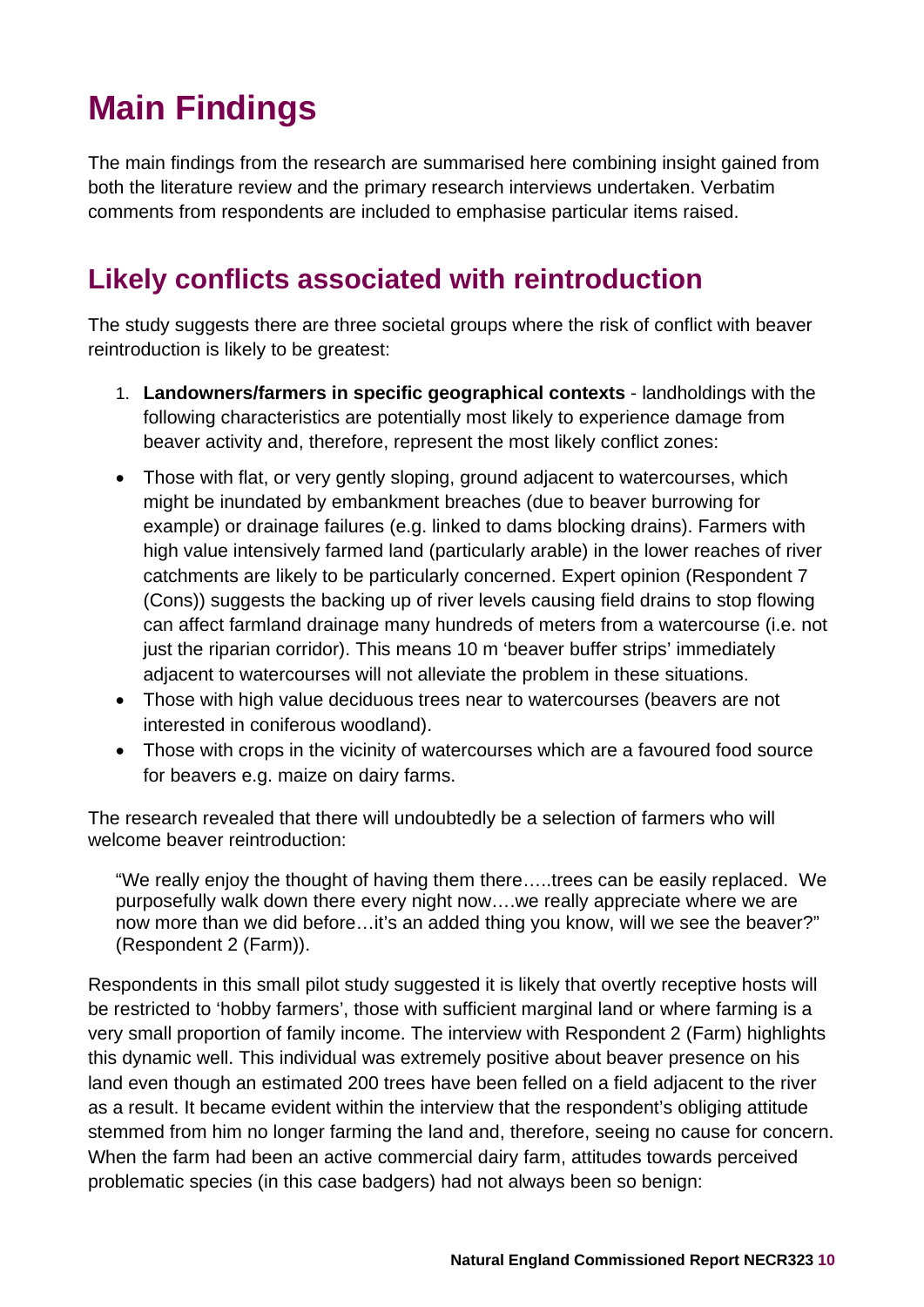"When we were milking cows and growing maize, there was a time when badgers were not the most welcome animal on the farm." (Respondent 2 (Farm)).

Some respondents talked about their experiences with badgers as part of the context for their views on beaver reintroduction. For example, it became apparent from the research that the unease and concern felt by farmers towards badgers (and associated management practices) carries over to their disposition on beavers.

"TB is a massive issue for some local farmers and this [referring to arrival of beavers in the vicinity] is just another little nail in the coffin…it's another thing that can go wrong…another thing to think about!" (Respondent 1 (Farm)).

This is not to suggest that the respondent was worried about beavers carrying TB (there have been no recorded cases of beavers with TB in Great Britain), but, at a time when many farm incomes are under significant pressure, the perceived threat of another protected and potentially problematic wildlife species to manage appears to be a source of contention.

This is particularly when farmers appear to look at beavers through a lens of financial costs not benefits.

A survey of land managers on Tayside (Scottish Natural Heritage, 2015), where the beaver population is much greater than the official Scottish beaver trial at Knapdale, serves to illustrate this position with the main perceive costs identified as follows: damage to trees; damage to banks and drains; damage to crops; and flooded fields/trees/crops. Only a third of respondents perceived no costs associated with beaver activity. It was not within the scope of this study to undertake any form of economic assessment to corroborate or otherwise these claims. However, the literature review suggests there may well be an economic disparity where *'there is an imbalance between those who experience the benefits of beavers (e.g. tourism industry, wider public) and those who bear the costs (e.g. agriculture, forestry)'*(SRUC, 2016).

Indeed, the overriding perception from Respondents 1 (Farm) and 3 (Fish/Farm) was that farmers will bear the costs of managing beaver populations as there will not be enough money available from government and/or the NGO sector. The coronavirus pandemic has exacerbated concerns over retrenchment in government expenditure on the environment:

"Who pays for managing them [the beavers]? – it's not going to be the NGOs, it's the poor old individuals down the line who are going to have to foot the bill to look after the situation'. The EA and Agencies don't have any money." (Respondent 3 (Fish/Farm)).

"Those trees belong to somebody, those fence posts belong to somebody, the farmland belongs to somebody….its somebody's livelihood."(Respondent 3 (Fish/Farm)).

It is also worth noting a degree of scepticism regarding the overarching benefits of public expenditure being dedicated towards beaver reintroductions: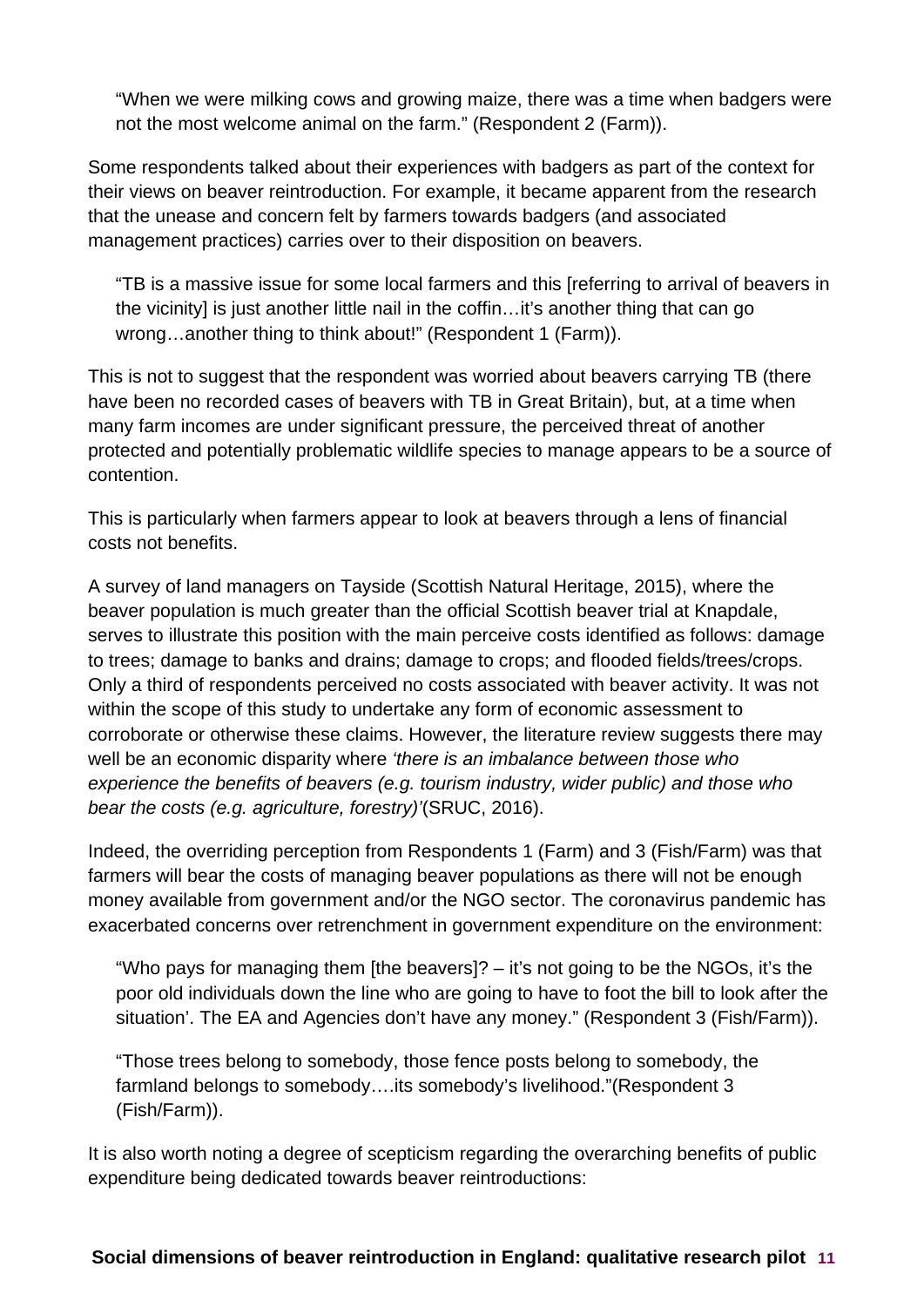"All this money being spent on a few animals just seems a little bit out of kilter….I'm not sure the impact of the beavers has been money well spent." (Respondent 1 (Farm)).

Respondent 3 (Fish) was of the strong view that limited financial resources would be better spent on addressing at-source pollution problems associated with farm management practices and land use, rather than the perceived unproven end-of-pipe mitigation by beavers.

Considerable attention in the interviews was focussed on discussing the merits of beaver specific agri-environment payments to offset costs of impacts and to make space for beaver populations. Lessons from the USA indicate that less negativity towards beaver populations occurs where financial assistance is in place to offset any complications (Abram et al, 2019). It is also reported in the River Otter Beaver Trial review (Brazier et al, 2020) that mitigation measures (e.g. dam removal and installation of electric fencing to protect maize crops) supplied and installed by the project team successfully reduced conflict with local farmers. However, evidence from interviews with Respondent 1 (Farm) and 3 (Fish/Farm) suggest that whilst payments are likely to go some way to bringing farmers on-side on marginal farmland, this is far less likely to be the case with individuals farming high quality land. In particular, historical experience since the introduction of the original Countryside Stewardship scheme (and its subsequent incarnations) is that the uptake of land reversion payments – particularly on arable land - has been very low and there is no reason why beaver specific habitat creation payments would fare any differently going forward unless there are substantive changes in relation to both payment rates and process.

2. **Salmonid fisheries interests -** the fish species regarded by fisheries interests to be at greatest risk from beaver introductions are Atlantic salmon (especially the spring stock component), sea trout and brown trout. This is due to the perceived restrictions to the migration of these species within a river system as a result of dam-building. Impacts on coarse fisheries (e.g. pike, roach etc.) are likely to be less controversial as these species are considered less susceptible to migration barriers.

"I love seeing and hearing otters when I'm fishing at night…...but I have a different view towards beavers than I do towards otters…can we afford to have yet another pressure on that very fragile population of Atlantic salmon and to some extent seatrout and the answer to that is not really well known." (Respondent 4, (Fish)).

Interviews with Respondents 3 (Fish), 4 (Fish) and 5 (Fish) revealed a strongly held view that the Atlantic salmon population in England is already in a very fragile condition. Voluntarily introducing an additional perceived negative pressure is regarded by them to be fundamentally illogical. There is also concern that speciesism is at play amongst sections of the conservation community who were criticised by some respondents for being more positively disposed towards certain animals than others:

"They're photogenic, cuddly, people don't see them in any way as a threat…beavers will fall into that category of 'we love them' so the science will not be the sole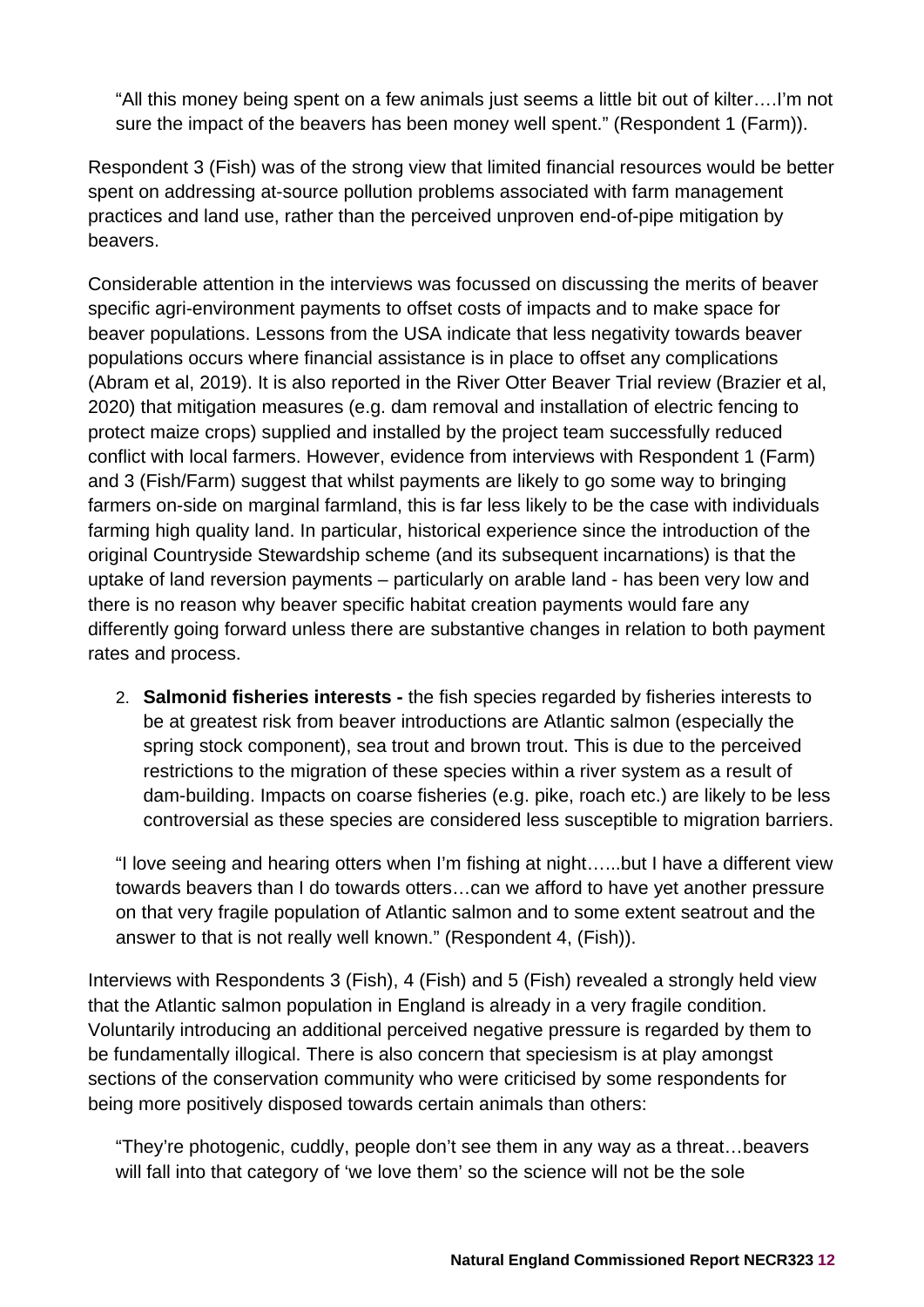determining factor in what protection they get, what management they get in the future." (Respondent 4, (Fish)).

"Unfortunately [negative views about beavers] is not something that people want to hear because fish are underwater and smelly and something you eat off the slab from the fishmongers whereas nice fluffy animals *li.e.* beavers] look great....what is it [referring to beavers], a charismatic mega fauna." (Respondent 5, (Fish)).

Fisheries interests interviewed stressed uncertainty in the science surrounding positive salmon/beaver symbiosis, citing an academic review from Paul Kemp at Southampton University to support this position. These respondents also indicated that the introduction of beavers would, in their opinion, directly conflict with designated SAC habitats such as chalk streams in southern England. The fear here is that beavers will destroy ranunculus beds on which chalk stream ecology depends and on which chalk stream designated status is based. Other sites protected under the Ramsar convention are also regarded as under threat.

Experience from Scotland (Respondent 7 (Cons)) also suggests that beavers alter the tidy appearance of fisheries which, whilst appearing overly manicured to the ecologist, are often highly sought after by large sections of the angling community. Changes to fishery aesthetics is also likely to be a source of conflict within the more highly managed waters south of the border.

3. **Specific ad-hoc communities in downstream catchment areas**. Experience in Tayside (Scottish Natural Heritage, 2015) suggests impacts on flood defence and drainage networks may create risks for specific domestic residences in downstream localities (e.g. blocked culverts from beaver activity can cause localised flood risk). Damage to ornamental gardens and other speciality resources might be incurred by tree felling, boring activity etc. (Scottish Natural Heritage, 2015). A specific example was given in England by Respondent 3 (Fish/Farm) where beavers were said to have cut down a commemorative willow tree planted by a local couple to symbolise fifty years of marriage.

#### <span id="page-12-0"></span>**Social factors relevant to the development and adaptation of policy, licencing and management strategies**

There are a plethora of intertwining socio-political factors which are likely to have a bearing on successful policy and practice design around beaver reintroduction. The interviews suggest that arrival of beavers without consent and without perceived legitimacy is likely to exacerbate existing cultural tensions between farmers/fishermen and conservationists and between 'rural' and 'urban' identities at a time when consensus building to develop a multifunctional landscape is already proving a difficult proposition to deliver.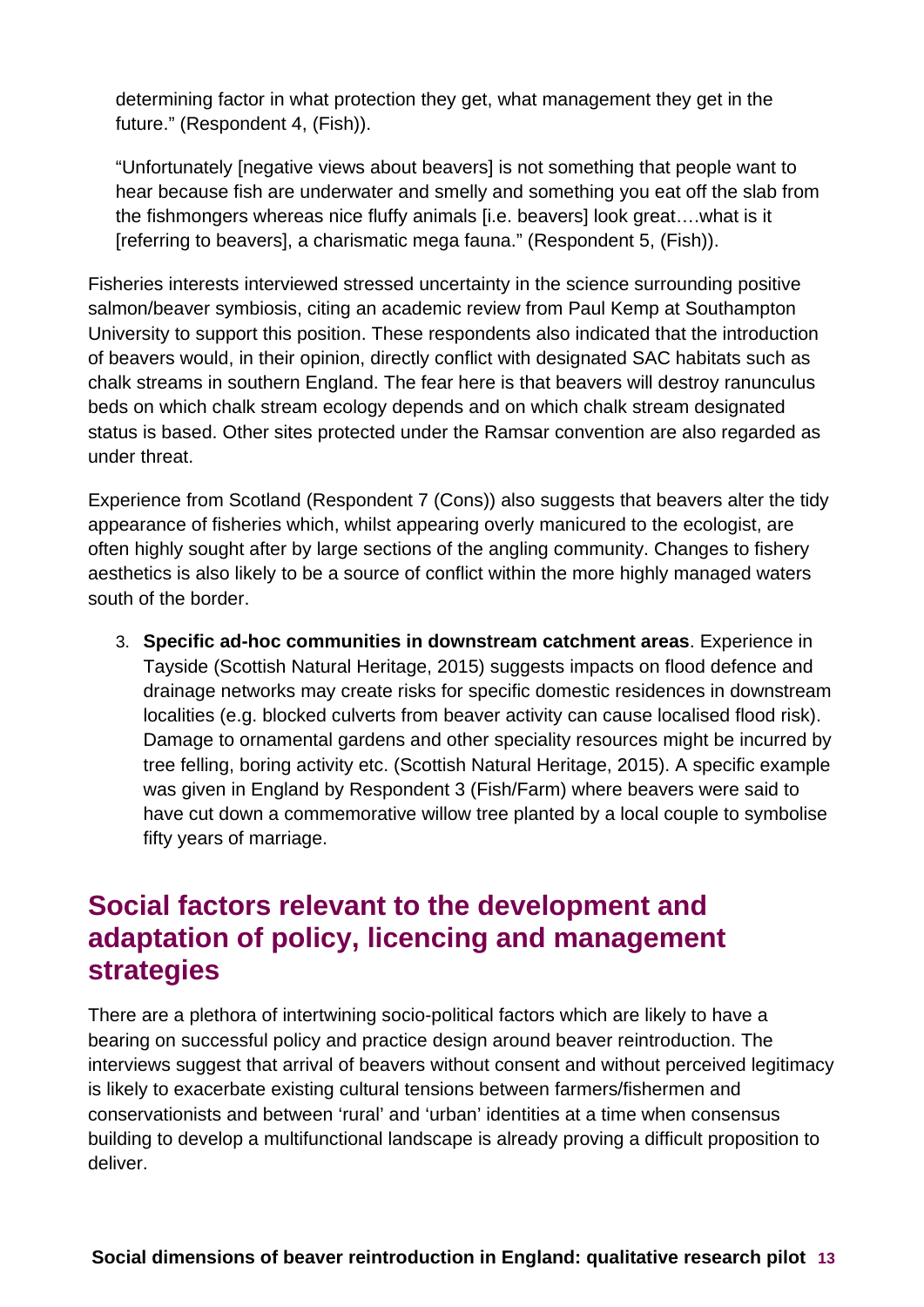It would appear from the interviews that there are two social factors which some respondents felt that decision makers need to take into account: (1) policy, licencing and management must take place within a trusted, scientifically led and transparent process which is not perceived to be steamrolled through by the 'conservation lobby' (2) the perception that beaver reintroduction has the potential to disproportionately affect farming and fishing interests negatively compared to other sections of society. For this reason, farming and fisheries interests argued they have a legitimate right to exercise a significant say in future policy and practice design; and also felt that they should have a high degree of self-determination regarding how the species is managed. Findings from the research pertinent to both these considerations are summarised below.

### <span id="page-13-0"></span>**Trust deficit**

It became apparent from the interviews undertaken that any proposed policy of future beaver reintroductions in England should not ignore the genesis of beaver introductions that have taken place thus far. Interviews with farming/fisheries respondents suggested that, in some places, trust in 'the science', practices and motives of those entities and individuals promoting the reintroduction agenda appears fragile. Given the qualitative nature of the study and small sample size, it is not clear how far these attitudes are shared with farming/fisheries stakeholders elsewhere. An indication of the strength of feeling encountered within this study is illustrated in the verbatim comment below:

"There has been a huge amount of galvanising of the troops as a result of this situation in [County in SW England]…lots of letters to Ministers. With some sensitive and careful communication and respect for each other and trust and listening to each other's point of view a lot of this shouldn't have happened but now we've got absolute loggerheads and there will be a monumental fight. I know a London legal firm has been instructed to look into it." (Respondent 3 (Fish/Farm)).

Of note, the interviews suggest there is a component within farming and fishing communities who believe that beaver advocates are attempting to force through reintroduction by using perceived tactics of illegal introductions, emotive public communication and 'unsubstantiated science'. It was recognised by interviews from all respondent typologies (Fish/Farm/Cons) that the River Otter Beaver Trial is a study based on an initially unlicensed arrival of beavers into the catchment over which local farming and fisheries interests had no say. This has not helped its perceived legitimacy in the eyes of the beaver sceptics, particularly given "no-one has been held accountable" for the introductions. The interviews suggest that these unauthorised introductions (either through accident or illegal intent) currently being reported are in serious danger of delegitimising the official conservation effort to reintroduce the species legally in England.

"Illegal introductions, has anyone actually been prosecuted for illegal introductions...no."(Respondent 4 (Fish)).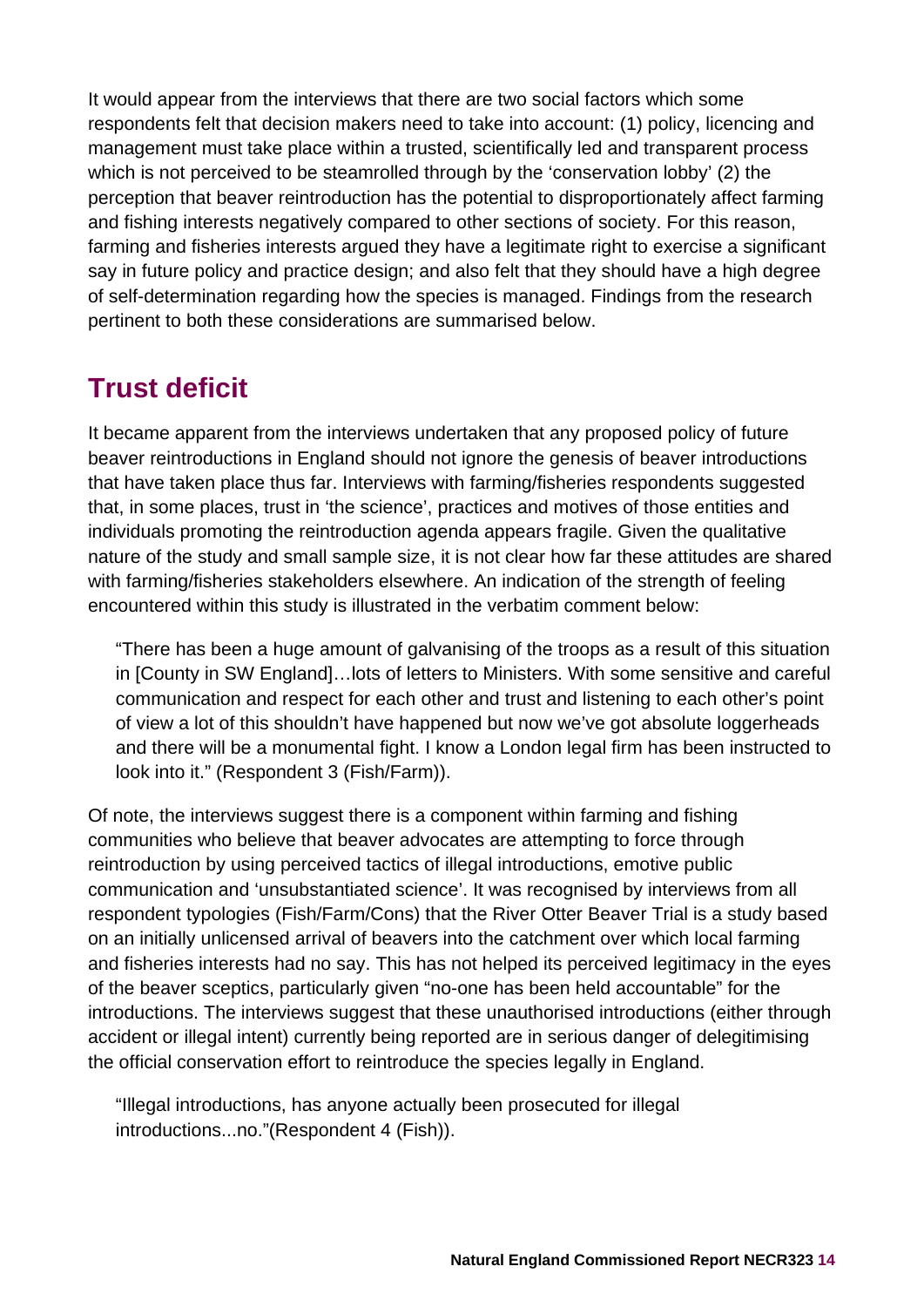"There are clearly people who are actively spreading beavers around so the problem becomes widespread so it is not possible for it to be simply swept away…we have our suspicions as to who that might be." (Respondent 5 (Fish)).

Some of the beaver sceptics interviewed also felt the pro-beaver camp had used their public communication expertise and resources to present a biased view to the public:

"[The local conservation NGO] has a very good PR machine…they've been working the systems….twitter, facebook and the rest of it….there has been no alternative view, a balanced view put out there and yet there is strong evidence from this country and Europe to say that beavers actually do not do much good." (Respondent 4 (Fish)).

"I don't think they were listening….they were looking to do what they wanted to do to meet their agenda." (Respondent 1 (Farm)).

Some respondents felt that 'beaver proponents' had a propensity to overstate the hydrological and ecological benefits of the species and underplay the negatives. Respondent 4 (Fish) was keen to point out that the flood mitigation potential of beaver populations has only been studied empirically at a micro-level; yet beaver advocates in his words: "have a tendency to read this across to catchment scale assumptions….this is not scientifically robust". Respondent 3 (Fish/Farm) explained with considerable passion his concerns regarding fish migration, bank erosion and silt deposition based on personal observations and site visits; yet he felt none of these issues had been taken on board by beaver reintroduction advocates. Respondent 5 (Fish) personally discredited the River Otter Beaver Trial scientific report arguing no baseline ecological data had been collected. This respondent also rejected the reports assertion that seatrout migration is not impeded by dams, stating this conclusion was based on observations from a single dam which, in their view, is atypical of all others on the river.

In some of the interviews with farmers and fisherman, they revealed a perceived arrogance on the part of the conservation/scientific community which appears to have fuelled tensions considerably:

"I find the proponents of beavers arrogant...who are you to question…we're the scientists…we're the experts….they almost want to pat you on the head." (Respondent 4, (Fish)).

Interestingly, feedback from Scotland suggests a similar tension had existed between landowners and government agencies, resulting in the later learning considerable lessons and making changes to its approach accordingly:

"An enormous amount of ill will exacerbated by us as an organisation not being very good…being a bit dictatorial with people…not engaging with landowners…..saying you can't do this, you can't do that." (Respondent 7 (Cons)).

When attempting to understand conflict, it is also important to note there was a strong belief amongst the fisheries and farming interests interviewed that the beaver reintroduction agenda is motivated, in some cases, by personal/institutional economic

#### **Social dimensions of beaver reintroduction in England: qualitative research pilot 15**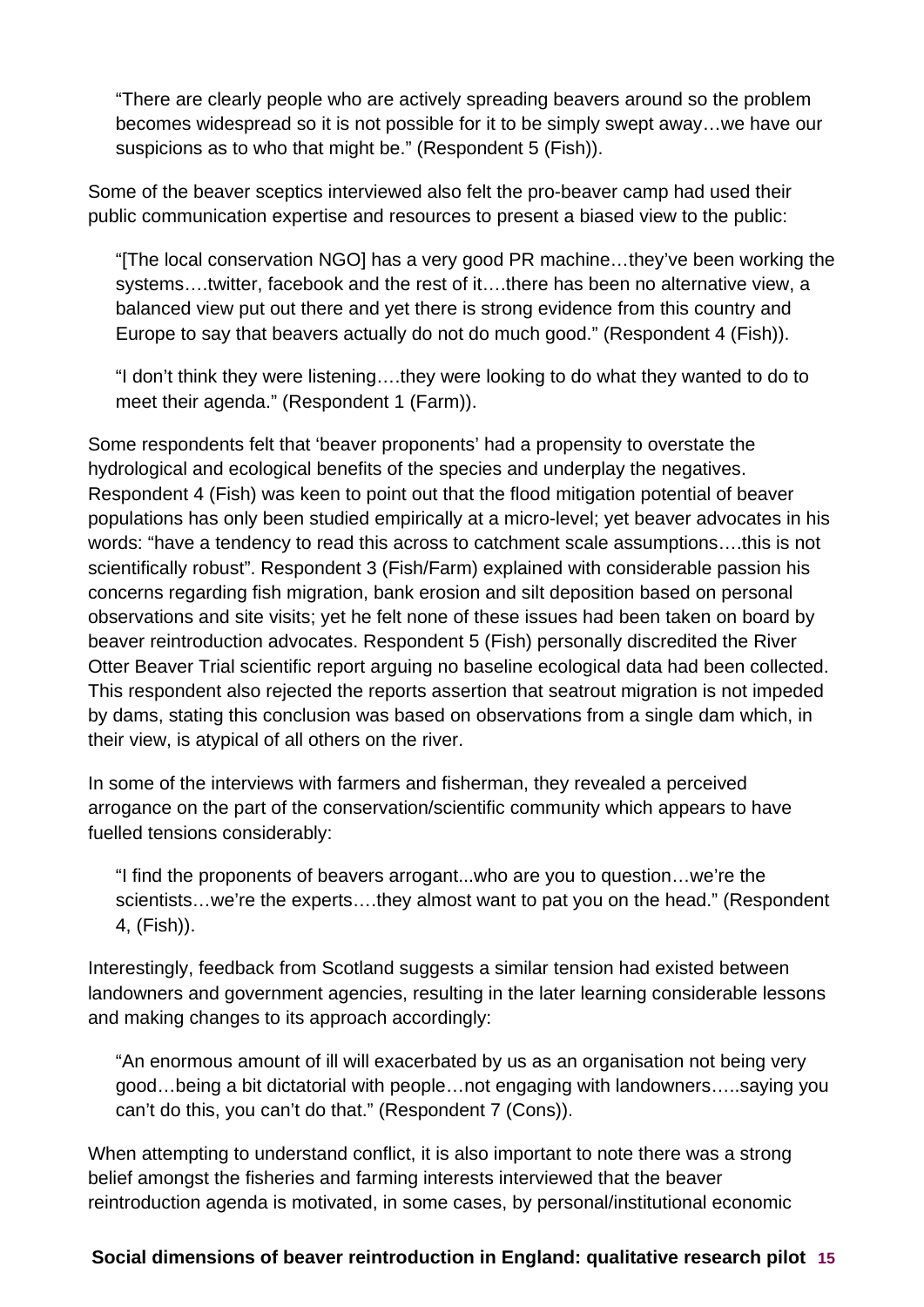drivers rather than purely philanthropic factors. This has not helped the creation of trusted relationships and transparent dialogue. Some of the opinions put forward through the interviews included:

"They'll do anything for money…their mortgages depend on finding something new to excite people to fund." (Respondent 4 (Fish)).

"His business depends on rewilding and beaver reintroduction." (Respondent 4 (Fish)).

"You've got celebrities, a lot of money pushing the beavers...sometimes you think they are pushing these projects for what? Is it their personal gain…..what are the real outcomes going to be?"(Respondent 1 (Farm)).

"There are people who are bending the science and making a living out of it." (Respondent 5 (Fish)).

In summary, these interviews suggest there is mistrust between factions in terms of motivations, rationale and actions. Whilst there is not yet a catalogue of wider published research on the beaver issue to understand how generalizable this is across England, research on other wildlife conflicts in the UK provides a warning that any trust deficit between farmers and conservationists should be addressed quickly where possible to prevent escalation[2](#page-15-1).

#### <span id="page-15-0"></span>**Management of beaver populations on-the-ground**

It is probably not an overstatement to suggest that any reintroduction of beavers into England which successfully harnesses the good will and support of the land management and fisheries communities will depend on designing an appropriate population management protocol. This was also clear from the outcomes of the River Otter Beaver Trial (Brazier et al, 2020).

From the interviews, it was possible to identify a very clear picture of how this management protocol should look (which may well present a challenge to Natural England, policy makers and the Minister ultimately responsible for making the decision). It will also require measured and responsible communication with the public by all stakeholders concerned with reintroductions to avoid unnecessary tensions from developing.

<span id="page-15-1"></span><sup>2</sup> For example: St John, F. Steadman, J, Austin, G, Redpath, S. 2019. Value diversity and conservation conflict: Lessons from the management of red grouse and hen harriers in England. [People and Nature \(vol 1\) p6-17.](https://besjournals.onlinelibrary.wiley.com/doi/full/10.1002/pan3.5)

Young, J., Searle, K., Butler, A, Simmons, P. 2016. The role of trust in the resolution of conservation conflicts. [Biological](https://www.researchgate.net/journal/0006-3207_Biological_Conservation)  [Conservation](https://www.researchgate.net/journal/0006-3207_Biological_Conservation) 195:196-202.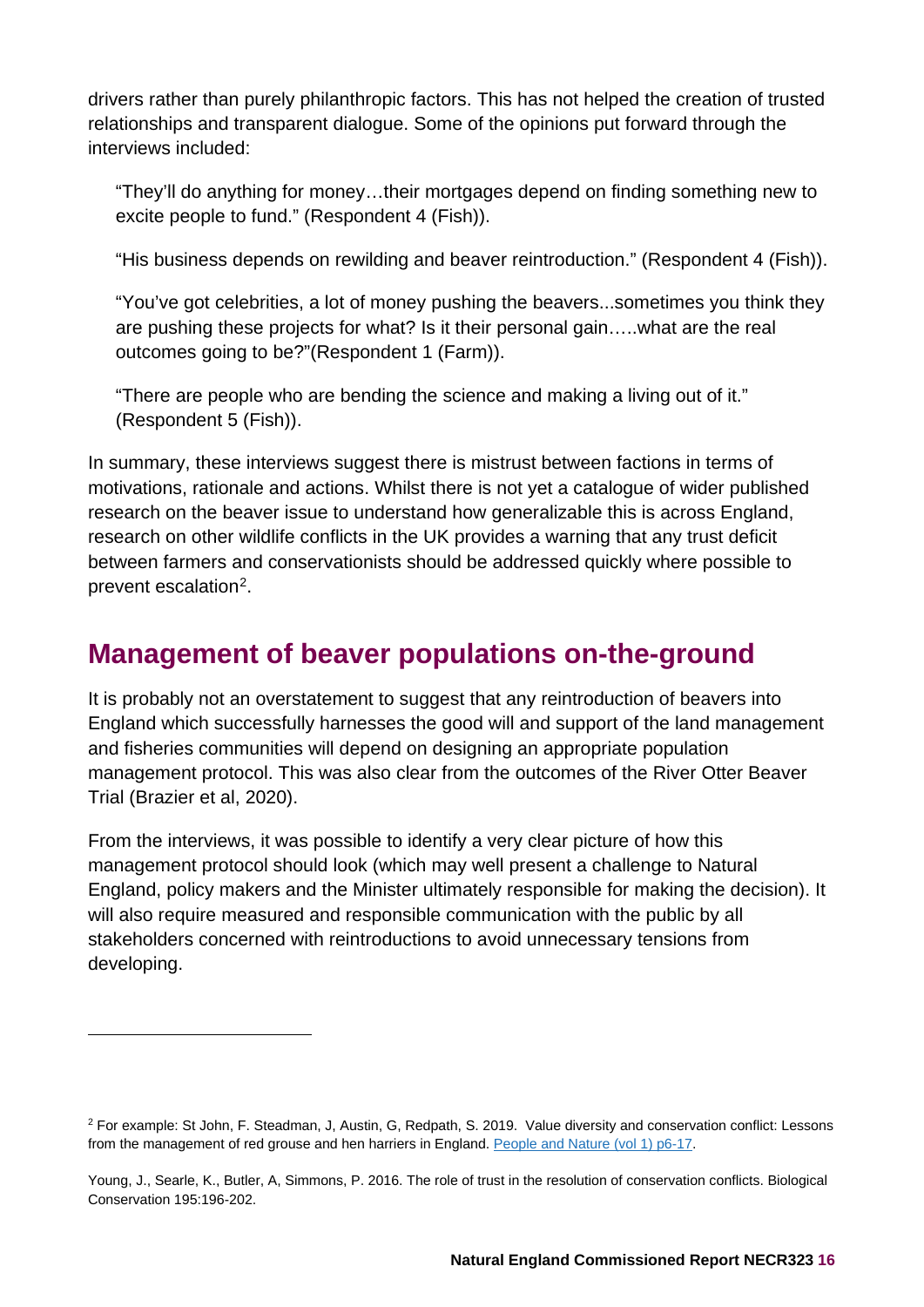During the interviews it became evident that fisheries and farming interests are not against beaver reintroductions per se (a view supported in the wider evidence e.g. Auster et al. 2019). As Respondent 3 (Fish/Farm) put it, "they may work in some areas". What they fear is a loss of agency over how the animals are controlled and who manages this process. There is a strong feeling of power imbalance between them on the one side and the probeaver lobby and governmental agencies on the other. Any social conflict model will suggest this is not an ideal scenario from where to build a successfully negotiated plan.

The discussions with farmer/fisheries interests suggested very clearly that their resistance to beaver introductions will be significantly diffused if the following items are agreed and implemented:

1. Respondents advocated that removal of animals considered to be causing a problem is undertaken quickly and without perceived bureaucracy on the part of the farmer/fisheries interests. Of crucial importance, they appear to have low levels of confidence in the efficacy of non-lethal control management options:

"Management actions to remove dams…it took nearly three months to get rid of that dam because every time they took it down the beavers rebuilt it. You must not underestimate the costs." (Respondent 5 (Fish)).

A reoccurring view expressed by Respondents 1,3,4 and 5 was that capturing/relocating beavers is unrealistic at any scale due to the costs involved and dam removal is also not a practical option given the tendency of beavers to immediately reinstate these structures. This behavioural characteristic was confirmed by the beaver experts interviewed (Respondents 6 and 7).

Some of the interviews suggested that the likely resistance to beaver reintroductions may be significantly dissipated if a policy of culling is introduced as a mainstream management tool and not as a 'back stop' measure of last resort. Respondents suggested that the process of culling beavers should be 'non bureaucratic', as farmers/fishing interests fear lengthy approval processes and associated paperwork will hamper their ability to take action and will impact significantly on their time/resources:

"You should allow the people whose interests are most affected to effect the control." (Respondent 4 (Fish)).

Interestingly, even Respondent 2 (Farm) who has been extremely receptive to the arrival of beavers on his land was not averse to the idea of culling where necessary:

"It's the same as any wildlife, if it becomes too numerous the balance of things can get out of balance and maybe culling or whatever is necessary." (Respondent 2 (Farm)).

2. Interviewees advocated that beavers should not be given European protected status as they have been afforded in Scotland. This was seen as inappropriate because it presents an obvious juxta position with a culling policy. Specifically, some respondents suggested that granting a species strong international protection and then sanctioning culling is likely to cause confusion and mixed messaging with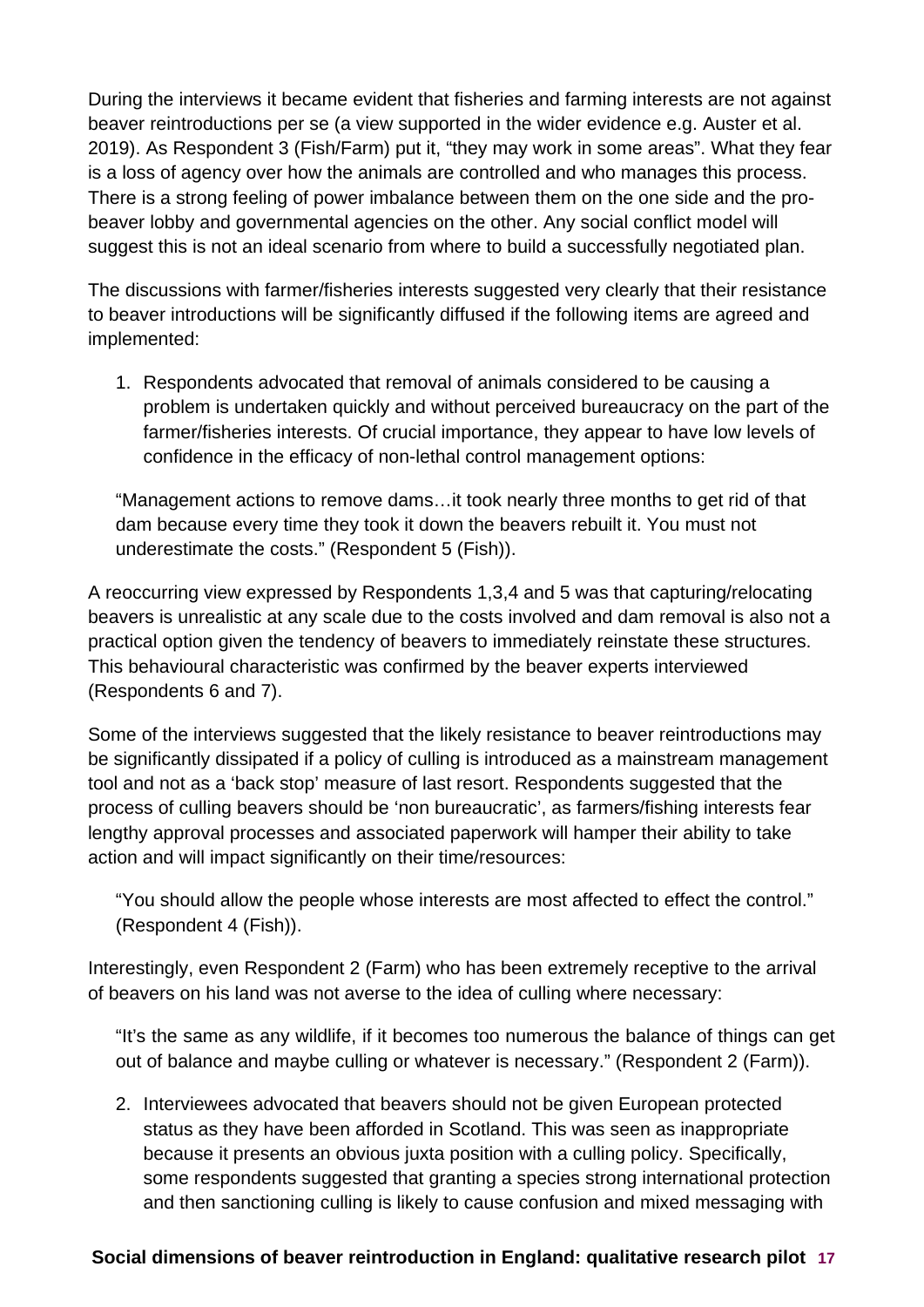the public. Emphasising he was expressing a personal as opposed to an institutional opinion, it is worth noting that one of the conservation professionals (Respondent 6 (Cons)) interviewed did not support European protected status preferring a "tailored level of protection".

"Personally, and I will speak entirely personally, European protected status I think would be counter- productive for beaver restoration and beaver acceptance in the landscape…..I don't think that providing the level of protection that comes with EPS to an animal that does such profound things to the landscape is going to be in any way helpful....it's a really counter-productive thing to do." (Respondent 6 (Cons)).

Managing beavers in a similar vein to deer (i.e. on an open licence with a close season) was regarded as an optimal solution by all farming/fisheries respondents interviewed. References were made to the existing process of applying for bespoke licences to shoot piscivorous birds (cormorants, goosanders) or remove swan nests which is seen as unnecessarily complicated and too time consuming. A process where the authorities are perceived as exercising absolute control over culling is likely to exacerbate an underlying lack of agency perceived by the farmers/fishermen. Based on the sentiments expressed during the interviews, and in the absence of an open-licence situation, it is likely a very 'light touch' approval process obtained over the phone (as used in Scotland) would also be deemed appropriate and practical:

"They now feel they can discuss things with us and no-longer see us as precious tree huggers." (Respondent 7 (Cons)).

An obvious potential downside to a policy of allowing culling with little or no authorisation is that there is a risk of conflict between farmers/fisheries interests and environmental campaigners and elements of the general public. It appears that examples of all such tensions have already emerged in Scotland in recent months. Respondent 6 (Cons) referred to landowners shooting beavers on the Tay being subject to "some pretty unpleasant behaviour" and predicted the same fate would fall on farmers in the South West England. (An article published by the investigative journalism platform The Ferret on May 17 2020 runs with the title 'Wholesale slaughter: around 100 beavers shot in Tayside' and is critical of the government strategy of licensed culling<sup>[3](#page-17-0)</sup>.)

Some landowners/fisheries interests were currently extremely concerned any future beaver introductions will be accompanied by full protection fuelled by public antipathy towards culling which may well be widespread. Indeed, a 2019 public survey (outlined in Brazier et, 2020) revealed that 8 out of 10 respondents favoured strong protection measures being implemented from the outset. However, it is possible to envisage a scenario where over time, increased awareness of negative beaver impacts as well as the positives might moderate any initial public antipathy towards lethal control measures (see

<span id="page-17-0"></span><sup>3</sup> see https://theferret.scot/beavers-killed-tayside-scottish-natural-heritage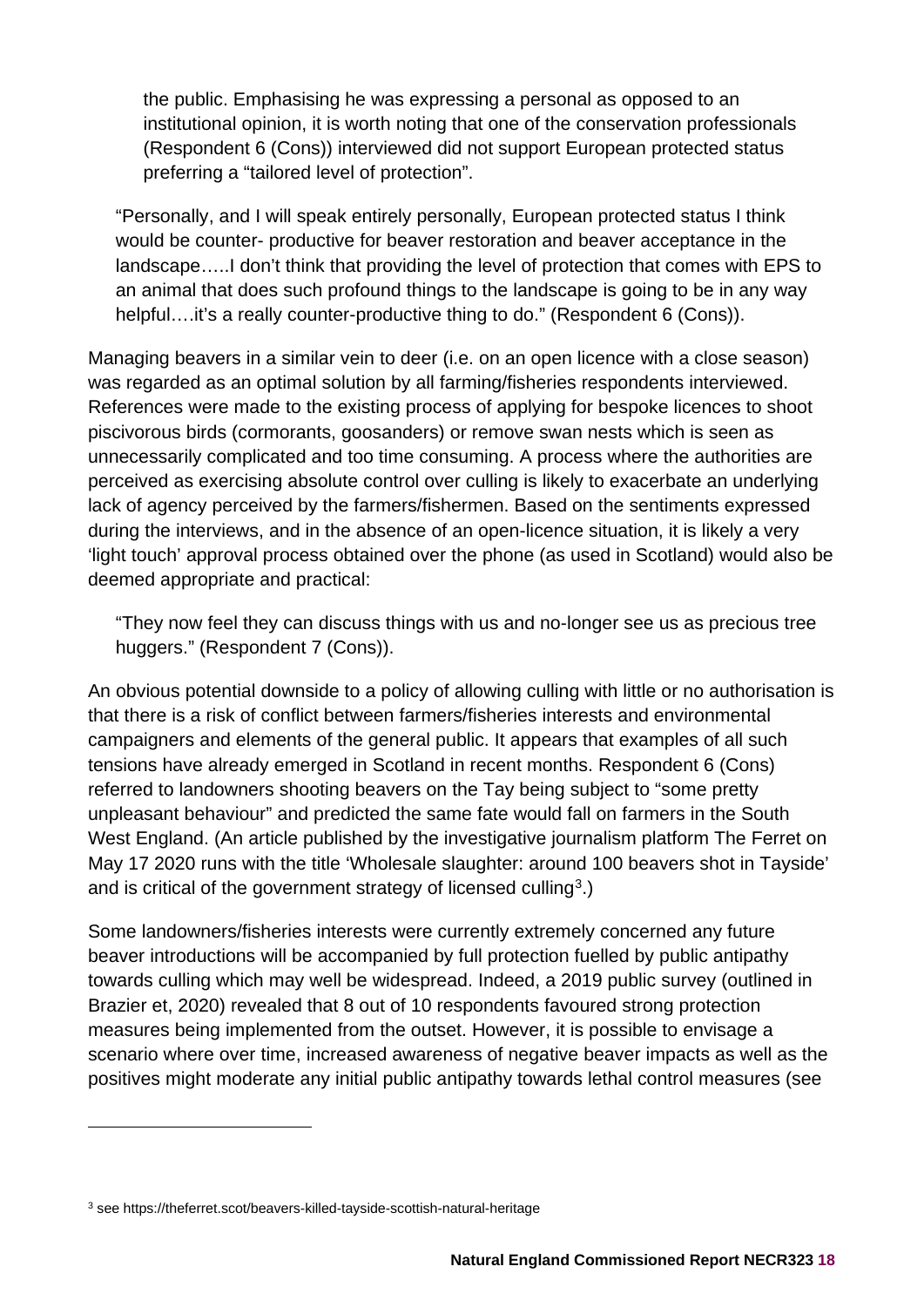public attitudes assessment section below). Many thousands of deer are culled each year across the UK without public outcry with venison now a very popular culinary choice. Levels of tension may well depend on the position the leading environmental NGOs take regarding their public communications strategies.

#### <span id="page-18-0"></span>**Observations on engagement between beaver advocates and farmer/fisheries interests**

The experience from Scotland and England thus far strongly indicates that early and sustained proactive engagement of the landowning and fisheries interests is vital before proposals to introduce beavers are suggested within a given catchment. Hearing about proposals 'via the backdoor' or worse still once beavers have already arrived will not engender trust and goodwill:

"There's been a lot of money lobbed at this….it's all been done slightly under the radar." (Respondent 3 (Fish/Farm)).

"We didn't feel we'd been involved from the start. There should have been some formal way of saying this is going on, we don't know what is going to happen, we want you to be part of it, we will keep you up to date. If we don't then take any notice that's our fault." (Respondent 1 (Farm)).

"Everything they did was retrospective….none of it was forward thinking." (Respondent 1 (Farm)).

It was also emphasised by Respondent 7 (Cons) that proponents must clearly articulate their objectives in a transparent manner and "you cannot just say you want more, more, more [beavers]". This respondent also stressed a need for conservation bodies to avoid viewing beavers through "rose tinted glasses" and to recognise the concerns of local stakeholders regarding the downsides of beaver reintroduction. Referring to beaver proponents in SW England, Respondent 7 (Cons) warned:

"It will ultimately be to their detriment if they don't take the concerns of farmers and others seriously there." (Respondent 7 (Cons)).

#### <span id="page-18-1"></span>**Public attitudes towards potential beaver reintroduction and possible changes over time**

The River Otter Beaver Trial has reported on the views of an urban community (see Brazier et al, 2020). The perceived benefits of beaver introductions are cited as aesthetic improvements, mental health benefits, biodiversity improvements, educational opportunities and an opportunity to engage the urban community in nature. It should be noted, however, that in Scotland (Tayside) where members of the public have had greater interaction with a growing beaver population, opinion is far from positive in some cases. Respondent 7 (Cons) explained the authorities there have received complaints from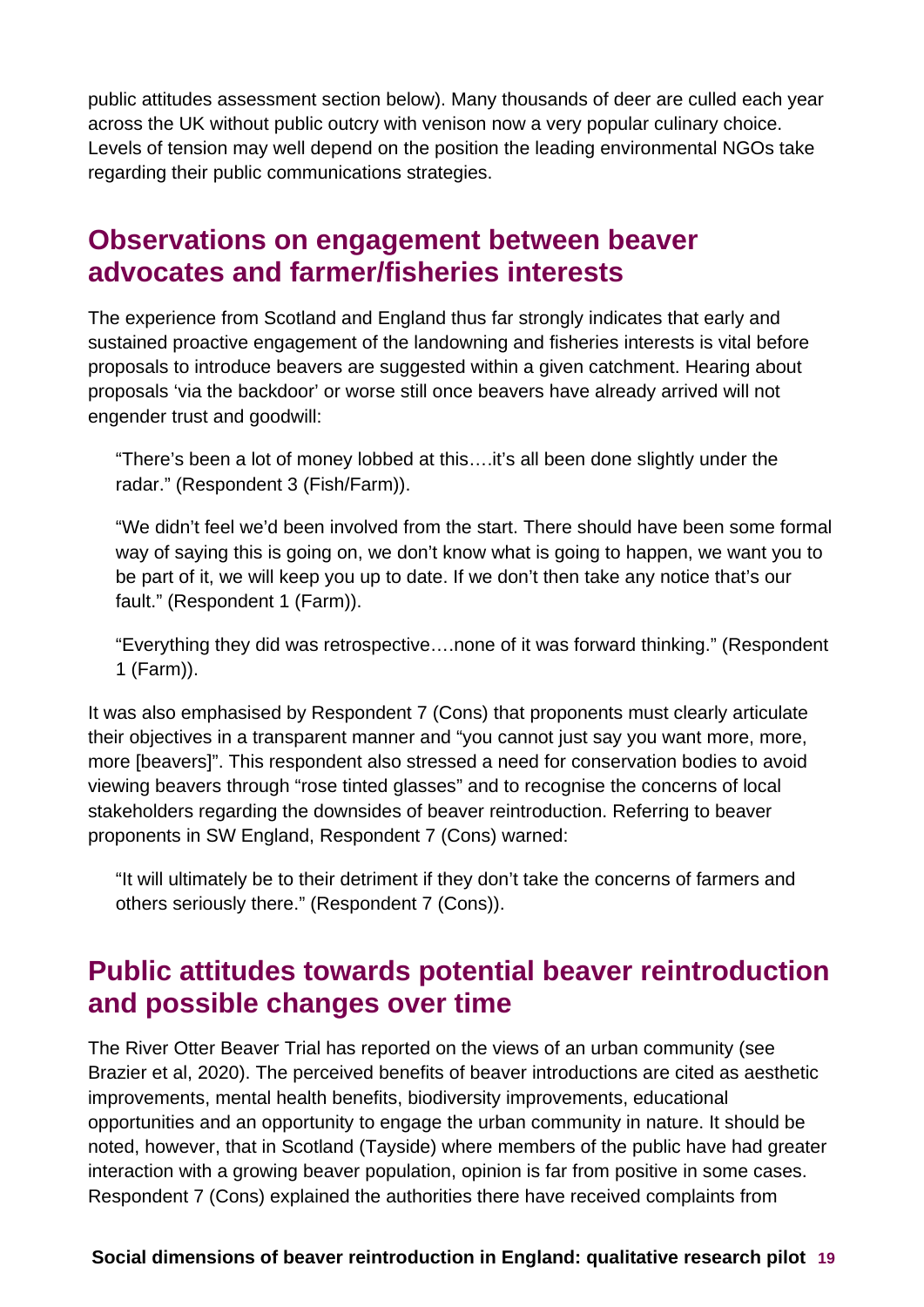members of the public regarding the felling of trees and denuding of riverside vegetation. In addition, the aesthetic impacts of beaver activity – "they are not very tidy creatures" – has also resulted in concern from local residents. This experience suggests public support for beaver introduction may be moderated by increased interaction with the realities of their presence over time.

"If you ask the wider public about beavers they'll say they're wonderful…those who have had experience of them on the ground have a different view."(Respondent 7 (Cons)).

To establish a firm understanding of public attitudes, it would be advisable to undertake a deliberative process (e.g. a sequence of site meetings over a 12-24 month period) with a selection of citizens in locations where potential disbenefits of beaver reintroductions might be experienced as well as the benefits. Such a process would allow complex issues to be explored such as interaction between beavers and dogs and human health risk which may have salience with the public in addition to ecological aspects.

### <span id="page-19-0"></span>**Conclusions**

Based on the pilot qualitative research undertaken, the following conclusions can be derived:

- The interviews suggested that there is a low level of trust in 'the science' and practice of those advocating beaver reintroduction by a section of the landowning and fishing community. There is also a group of 'beaver advocates' (including landowners) who have equally strong views. This is a small pilot qualitative study, and so there are no conclusions related to how widespread nor representative these views are.
- Findings from this study, when read in the context of the wider experience on wildlife conflicts in the UK, suggest that such a polarisation has the potential to destabilise future collaborative dialogue and that it would be wise to take heed. Further research is needed to understand how widespread such views are across the stakeholder community.
- Interviews suggested that the selection of appropriate river systems will be key to any successful reintroduction strategy. Interviews with respondents working in, or aware of, beaver reintroduction in Scotland suggested that remote and isolated areas away from human habitation, intensive agricultural systems and salmonid (salmon/sea trout) fisheries were, in their experience, the best localities to minimise conflicts.
- Conflict with landowners and fisheries interests will be significantly reduced if they have agency over how beavers are managed and can be reassured problems are dealt with rapidly and without expense. There appears considerable scepticism within the farming/fisheries community that non-lethal removals are practical and will be adequately financed over the long-term. Because of these concerns, it is likely tensions will remain high unless these stakeholders are empowered to control beaver populations through culling. Importantly, a light touch licensing policy (open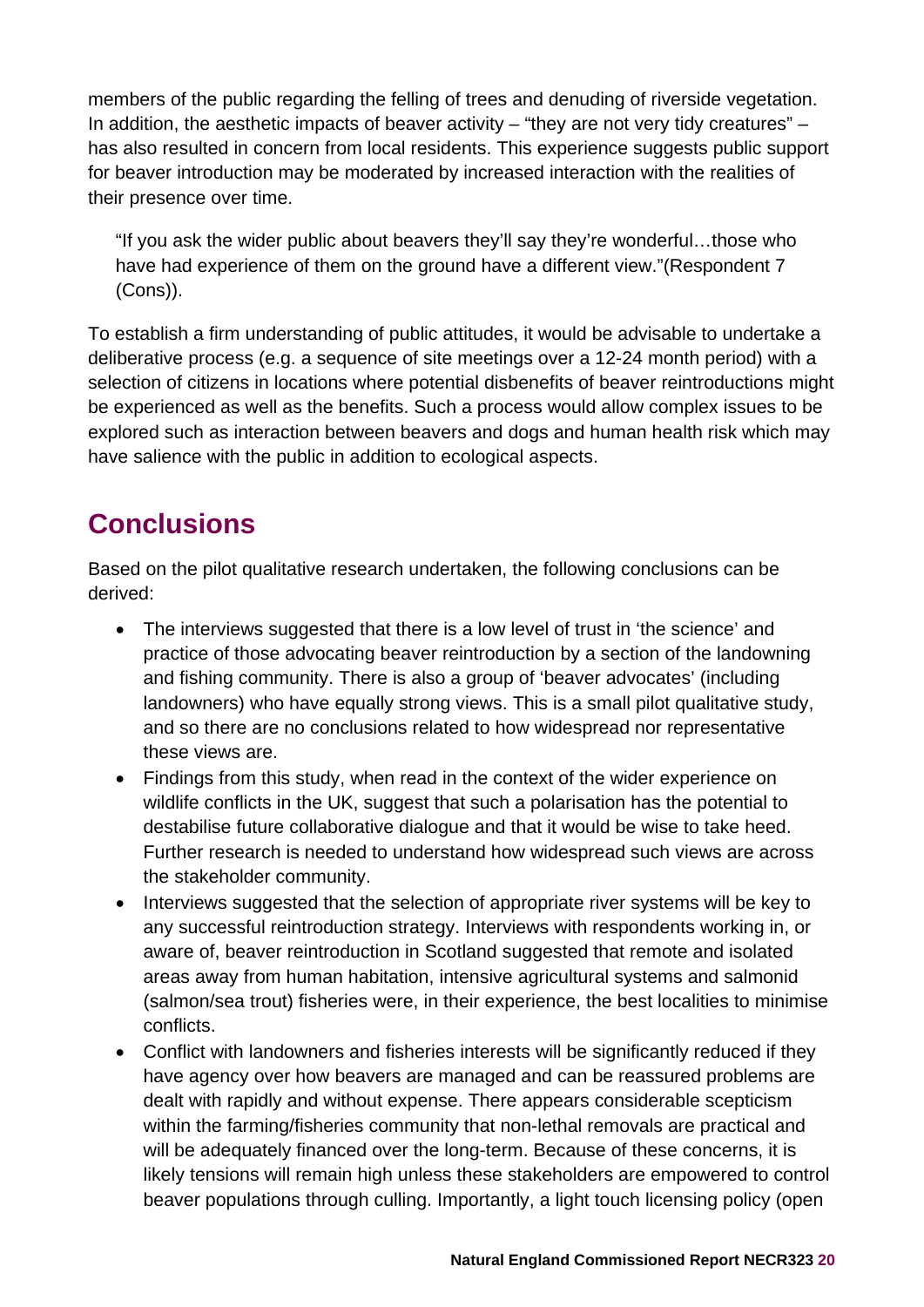licence or a similar system to that adopted in Scotland) will be necessary to gain landowner/fisheries buy-in.

- Whilst the wider evidence suggests that the general public are supportive of beaver reintroduction, evidence from expert opinion in Scotland (Respondent 7) suggested that public support can cool where direct experience of negative beaver activity occurs. Some respondents also favoured a beaver culling policy incorporating a high degree of landowner self-determination and this study, by design, cannot draw conclusions on how the public in England might react to this. Further research is needed to explore public attitudes and understanding to beaver reintroduction and management, using deliberative as well as quantitative methods.
- Respondents advocated for sufficiently funded management support and for financial instruments to be put in place to appropriately compensate land managers for accommodating beaver populations. Further research is needed to understand potential take-up of financial measures, barriers and enablers to these to inform development of appropriate tools via ELM and others, such as conservation covenants.

There is some evidence from the River Otter Beaver Trial (Brazier etc. al, 2020) that farmers demonstrate attitudinal changes over time in response to scientific input and localised site specific action research. Fears and concerns raised in these interviews (e.g. flood risk from dam building) could be allayed, and it is possible to envisage an adaptive management cycle in the future where stakeholders learn together how to manage beaver populations within a working landscape and adjust strategies accordingly.

#### <span id="page-20-0"></span>**Recommendations**

The research findings have been carefully considered and the following recommendations are made to relevant policy teams in Natural England and Defra:

- This exploratory social research exercise suggests that prompt and sustained engagement with landowning and fisheries interests at national, regional and local level is vital to ensure a retrenchment of positions does not occur.
- A multi-stakeholder dialogue process (beyond a survey based consultation exercise) would be useful to further understand issues raised in this study and build confidence in the policy making process before any further decisions are made. Such a process would also hopefully build much needed social capital between interest groups. An Appreciative Inquiry technique (or similar) might be appropriate here as a first step.
- The issue of management, particularly beaver removals, is important to address as a priority recognising that landowners and fisheries interests fear a loss of agency and control. It is suggested that a failure to clarify in the very near future that lethal control options are being actively considered by government (alongside/in conjunction with non-lethal options) as a mainstream option will severely compromise any future collaborative dialogue with the farming and fishing community. Low levels of trust in non-lethal management methods should be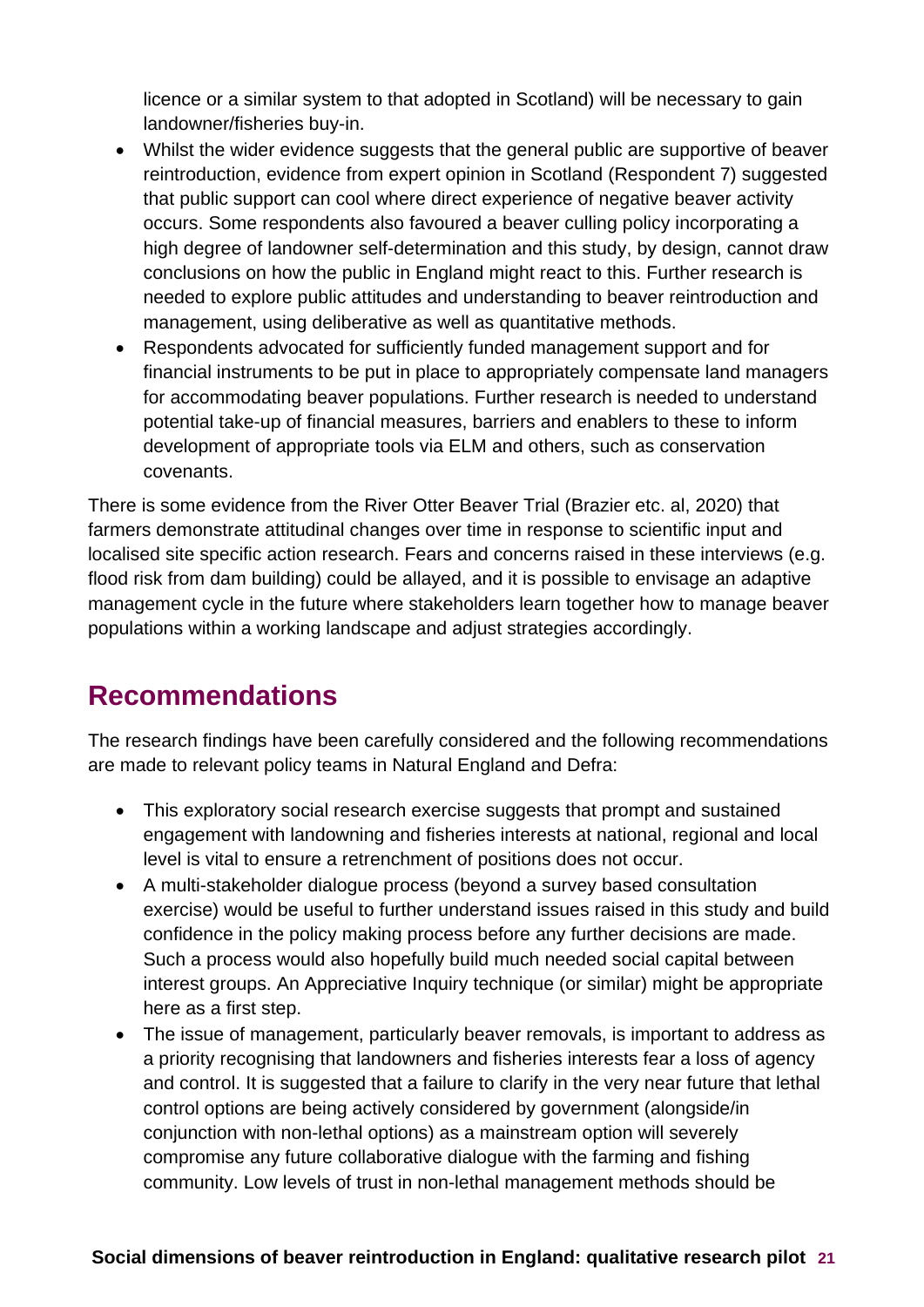addressed by inviting scrutiny, an 'honest broker' and, where possible, collaboration in further trials.

- Policy makers should consider establishing a scenarios planning approach, based on this research, the learning from Scotland and experiences from other wildlife conflicts (e.g. crows, cormorants, hen harriers, badgers) to understand the likely impacts and outcomes of various reintroduction strategies. This should be undertaken in partnership with stakeholders.
- Evidence relating to beaver reintroduction should further develop and incorporate social dimensions alongside ecological. For example, any GIS mapping work exploring potential beaver suitability zones should include conflict risk weightings for specific land types (such as grade 1 and 2 agricultural land), existence of salmonid fisheries etc. Some form of stakeholder assisted multi-criteria approach for selecting suitable beaver introduction localities is likely to have merit which should include the willingness and ability of landowners and/or fishery owners to accommodate beaver populations. Suitability models would be likely to benefit from the inclusion of farm business data able to detect relative densities of hobby farms and land holdings where farm production is not the primary income source for the owner.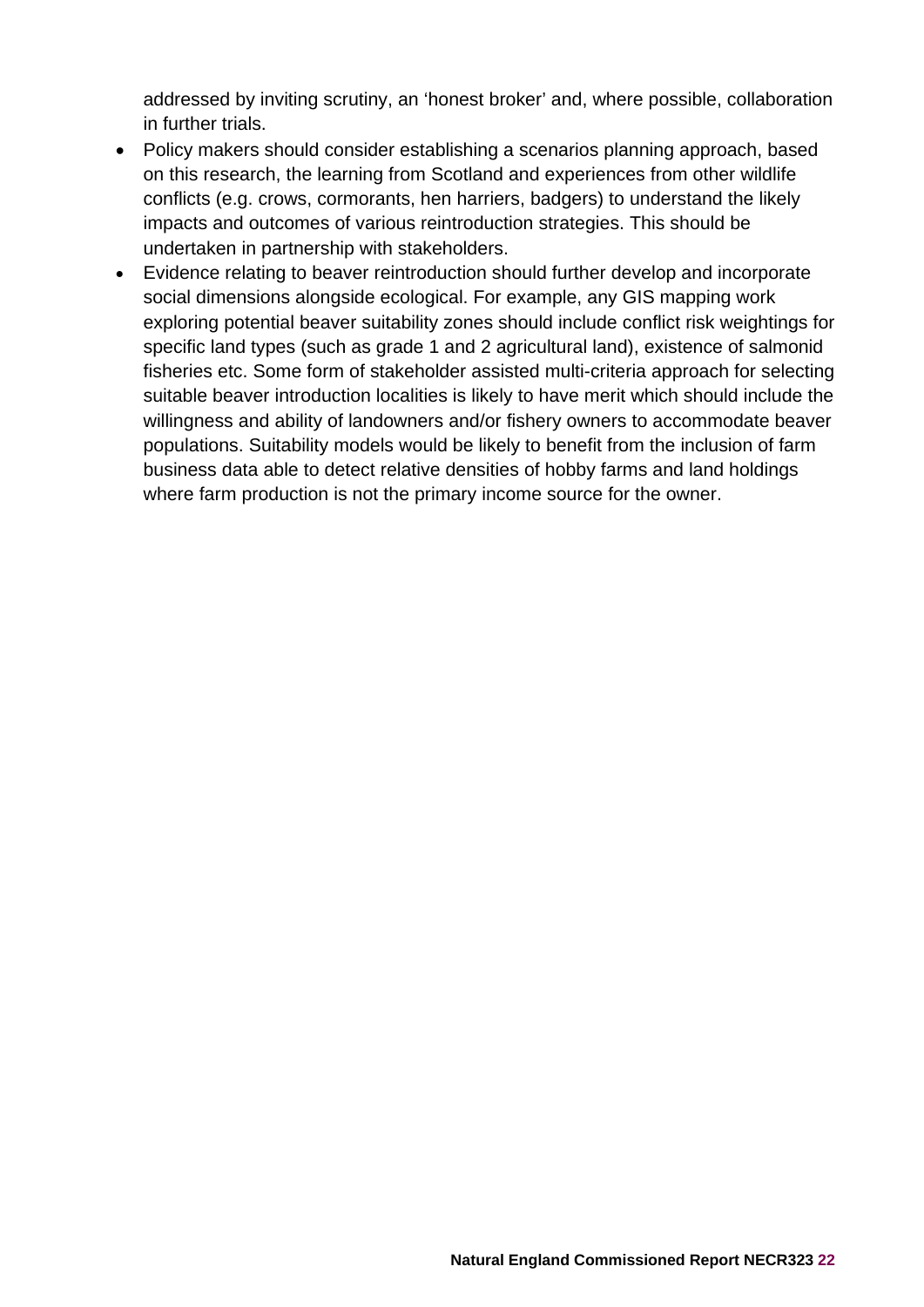## <span id="page-22-0"></span>**Annex 1 - A note on qualitative research methods for conservation scientists and policy makers**

It is recognised that an inter-disciplinary approach is essential to conservation science in order to understand and solve the anthropogenic problems facing the natural world. Traditionally, conservation science has been dominated by biological and quantitative approaches; yet there is a role for qualitative approaches to understand values, behaviour and take account of tacit, indigenous and local knowledge. Such understanding has been shown to be important when solving conservation challenges (Sutherland et al 2018).

Unlike quantitative research, generalisability (using statistics to infer from a sample the opinion of the general population) is not the intention of qualitative research. The sample in qualitative research is therefore not designed to be representative of the population but to capture the diversity of views on the research question. The number of participants will be fewer in order to keep the data set to a manageable size.

Qualitative research has a different purpose (and epistemology). It is a method used to understand meanings – people's deeply held beliefs, values, behaviours. In qualitative research, the emphasis is on the quality of data for each individual observed (not the number of individuals observed) and the data-set is the respondent's words. For example, a single 1 hour interview can elicit 5,000+ words ('data points').

There are a number of different methods used by qualitative researchers (Bryman, 2008). Generally, a sampling frame is defined based on the research question. The purpose of sampling is to explore the range and depth of views in relation to the research question and the frame is often determined by previous research or a literature review. For example, in a study designed to understand wildlife conflicts, the sample would seek to include individuals with different experiences of and perspectives on that conflict. Generally, data is collected (e.g. via interviews), transcribed, coded and analysed to understand whether a view or experience is shared, and if so, in which context. It is the contextual findings that can be generalised using qualitative methods (for example, if the sample suggest people in X context generally feel Y, then we can infer that other people in X context may experience similar feelings).

In certain situations and for certain research questions, particularly when the subject is sensitive, qualitative methods can be the most realistic way to generate valid data, allowing researchers to identify the issues of importance to respondents rather than impose those of the research team (Drury et al, 2011).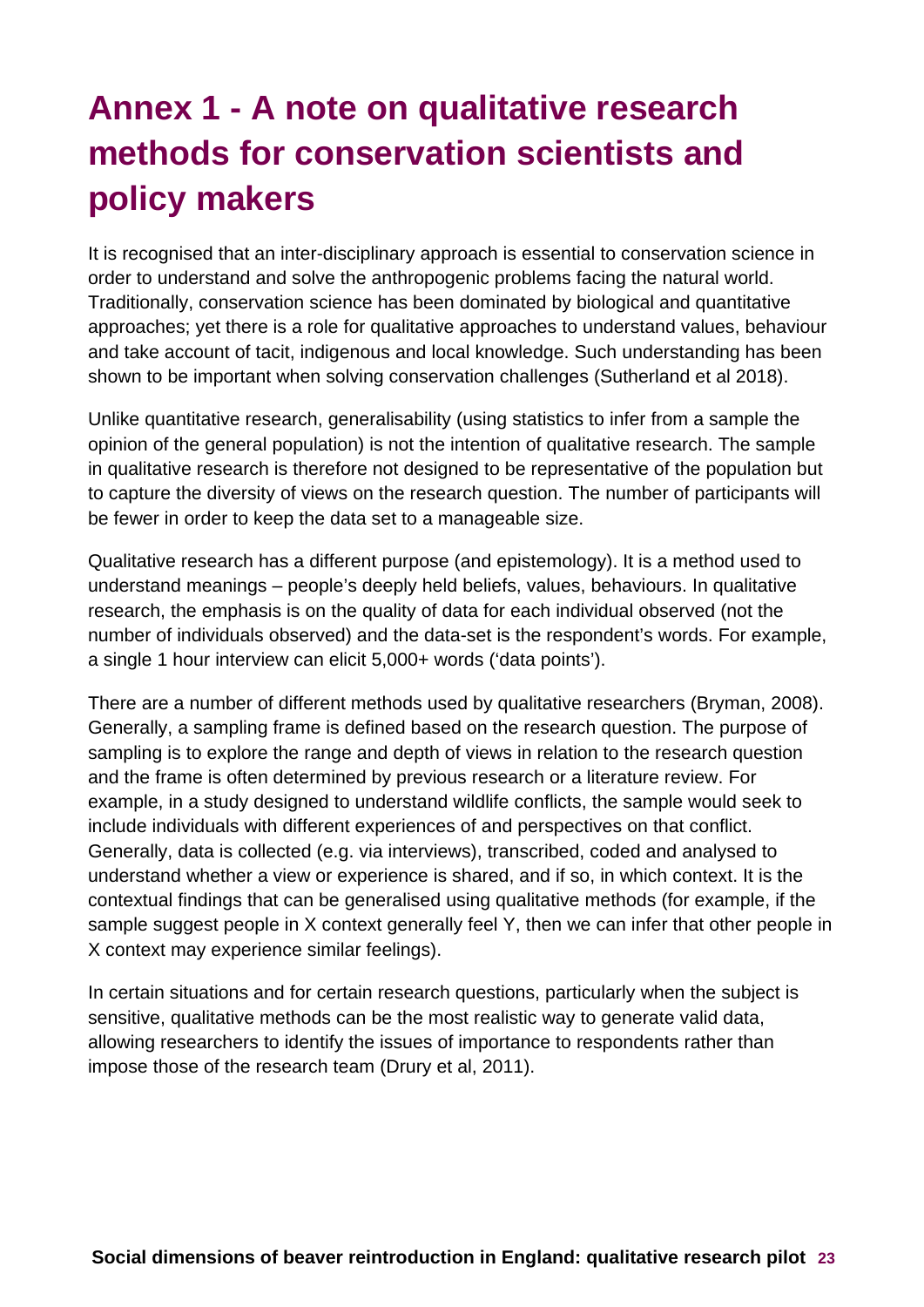## <span id="page-23-0"></span>**References**

Bryman, A. 2015. Social Research Methods. 5th Edition. Oxford University Press.

Drury, R., Homewood, K., Randall, S. 2011. Less is more: the potential of qualitative approaches in conservation research. Animal Conservation 14, 18–24 Available at: [http://www.hwctf.org/resources/specialist](http://www.hwctf.org/resources/specialist-groups/Drury%20R%20et%20al%202011%20Less%20is%20more%20the%20potential%20of%20qualitative%20approaches%20in%20conservation%20research.pdf)[groups/Drury%20R%20et%20al%202011%20Less%20is%20more%20the%20potential%2](http://www.hwctf.org/resources/specialist-groups/Drury%20R%20et%20al%202011%20Less%20is%20more%20the%20potential%20of%20qualitative%20approaches%20in%20conservation%20research.pdf) [0of%20qualitative%20approaches%20in%20conservation%20research.pdf.](http://www.hwctf.org/resources/specialist-groups/Drury%20R%20et%20al%202011%20Less%20is%20more%20the%20potential%20of%20qualitative%20approaches%20in%20conservation%20research.pdf) [Accessed 05/05/2021]

Sutherland, W. J., Dicks, L.V., Everard, M., Geneletti, D. 2018. Qualitative methods for ecologists and conservation scientists. Methods in Ecology and Evolution (9), 7-9. Available at:<https://besjournals.onlinelibrary.wiley.com/doi/10.1111/2041-210X.12956> [Accessed 05/05/2021]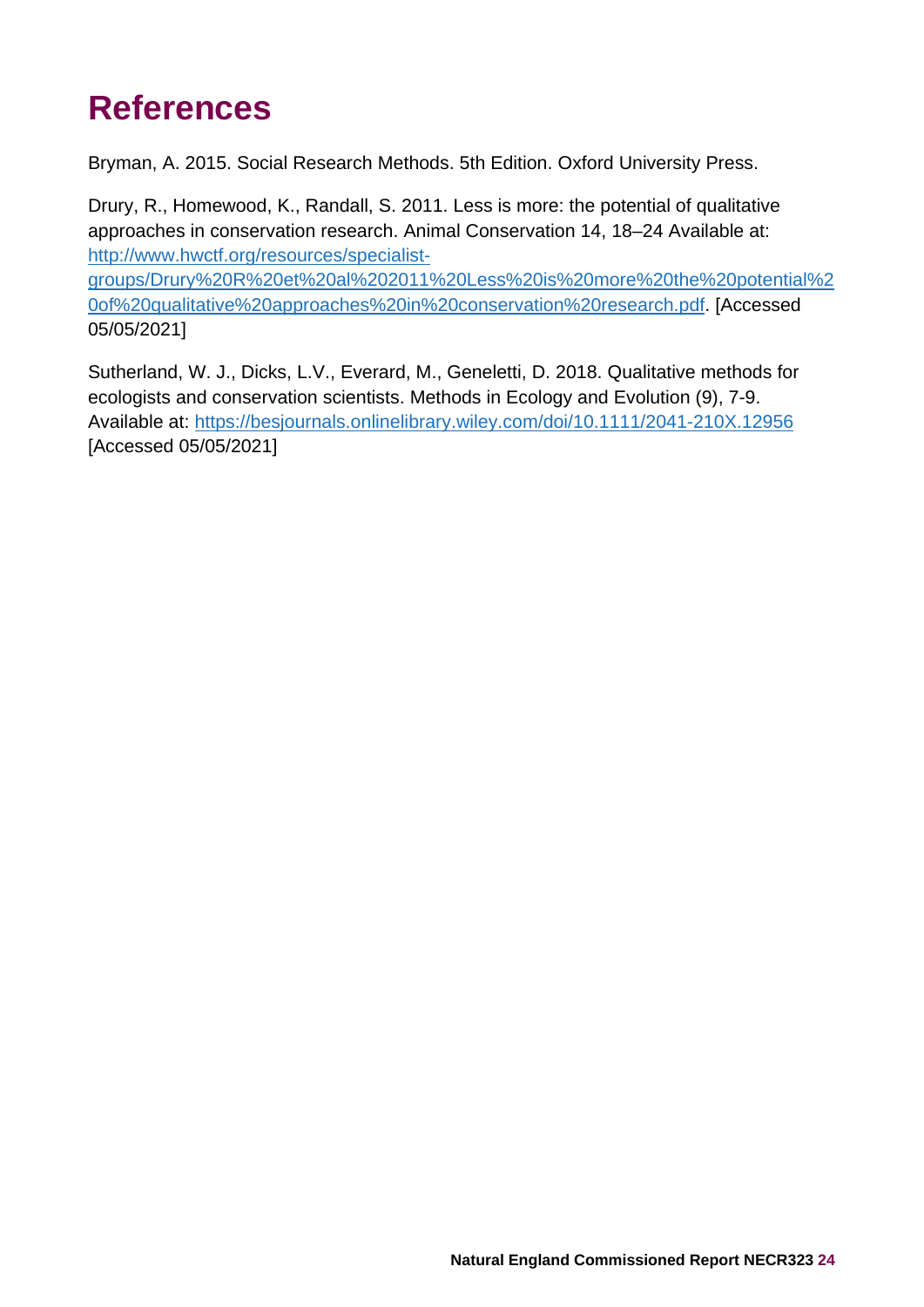### <span id="page-24-0"></span>**Annex 2 - Papers/Reports examined within the literature review exercise**

Abrams, J., Johnduff, M., Charnley, S. Beaver-related restoration in Owyhee County, Idaho: Opportunities and challenges. 2019. USDA Forest Service - Research Paper PNW-RP, 2019 (PNW-RP-611).

Auster RE, Puttock A, Brazier R. Unravelling perceptions of Eurasian beaver reintroduction in Great Britain. 2019;00:1–12.<https://doi.org/10.1111/area.12576> [Accessed 05/05/2021].

Brazier, R.E., Elliott, M.,Andison, E., Auster, R.E., Bridgewater, S., Burgess, P., Chant, J., Graham, H., Knott, E., Puttock, A.K., Sansum, P., Vowles, A. 2020.

Crowley, S.L., Hinchliffe, S., McDonald, R.A. Nonhuman citizens on trial: The ecological politics of a beaver reintroduction. 2017. Environment and Planning A, 49 (8), pp. 1846- 1866.

Gaywood, M.J. Reintroducing the Eurasian beaver Castor fiber to Scotland. 2018. Mammal Review, 48 (1), pp. 48-61.

Howe, C. V. and Crutchley, S. E. 2020. The River Otter Beaver Trial: Natural England's assessment of the trial and advice on the future of the beaver population. Natural England Evidence Review NEER018. Peterborough: Natural England.

Loth, A.F., Newton, A.C. Rewilding as a restoration strategy for lowland agricultural landscapes: Stakeholder-assisted multi-criteria analysis in Dorset, UK. 2018. Journal for Nature Conservation, 46, pp. 110-120.

Scottish Natural Heritage. 2015. Beavers in Scotland - A Report to the Scottish Government.

SRUC, Rural Policy Centre Policy Briefing. 2016. Understanding the socio-economic impacts of beaver in Scotland.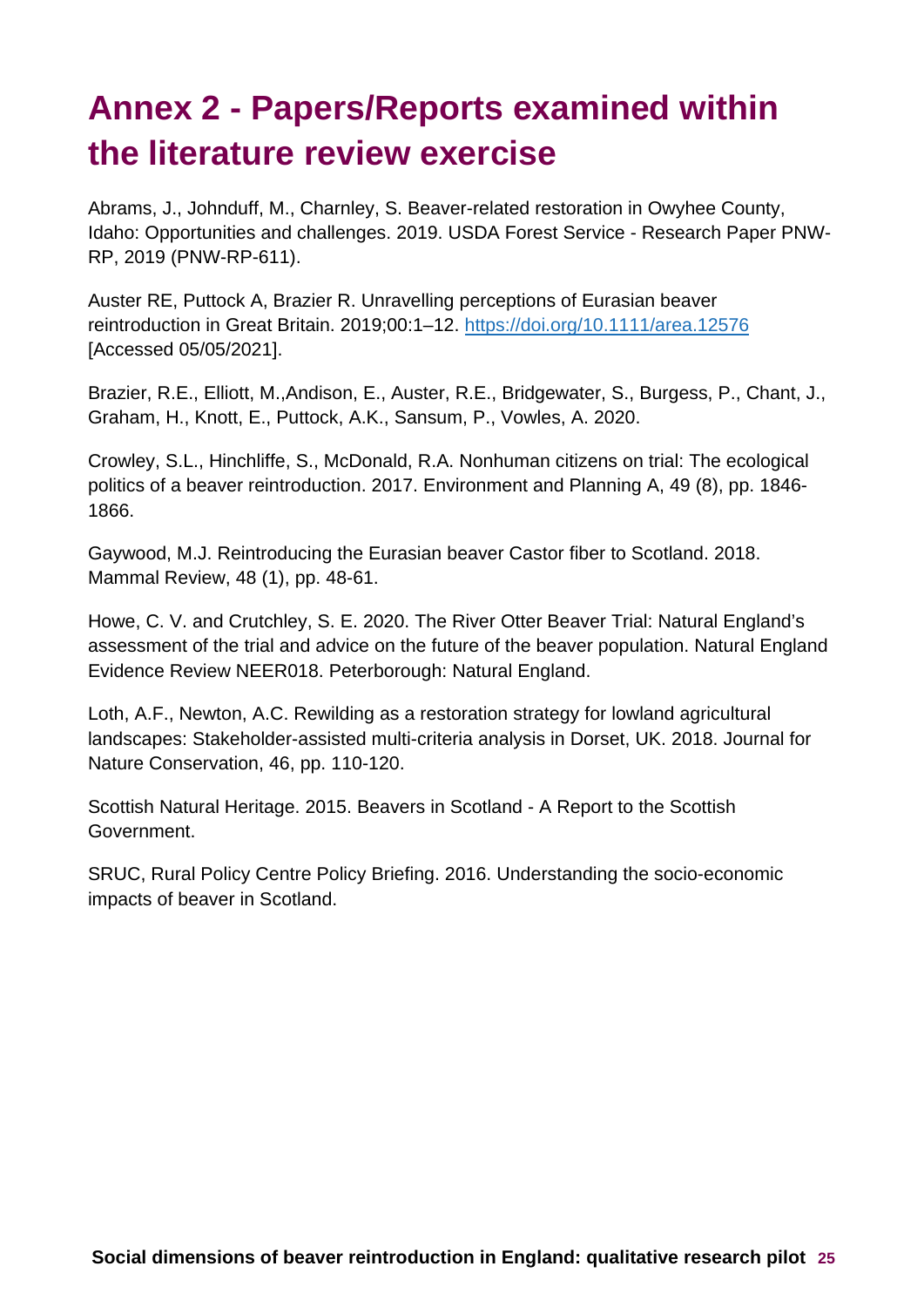## <span id="page-25-0"></span>**Annex 3 – Question sequence used in primary research interviews**

Topic guide content for interviews with farming/fisheries interests.

- Perceptions of benefits and disbenefits of beaver reintroduction including the information on which these perceptions are based? Do perceptions change over time in the light of hands on experience and/or exposure to scientific research?
- Perceptions of the individuals and organisations proposing beaver reintroduction. Are they regarded as credible, balanced, willing to listen?
- Is beaver research seen as credible, objective, sufficient? Is the research supplier important in relation to trust building?
- Do landowners/fishermen disaggregate pro-beaver advocates from other conservation interests or are they seen as part of the same 'pool'? Are pro-beaver advocates seen as self-serving and driven by financial/commercial considerations?
- Perceptions of power. Do landowners/fishermen perceive a level playing field regarding power dynamics between themselves and the pro-beaver community?
- Can we learn from the politics and practice of other wildlife management issues (e.g. bovine TB, challenge to the open-license to manage corvids, wood pigeons etc by Wild Justice) regarding how a proposal to reintroduce beavers might be managed?
- Which control measures are preferred? How should roles and responsibilities for control be allocated between landowners/fishermen, conservation organisations, government agencies?
- How might agri-environmental payments be structured to associate beaver reintroduction with a financial opportunity; or at least provide an off-set to any negative financial impacts? What paperwork would be seen as appropriate?
- For landowners/fishermen, how important is an option to cull beavers likely to be in accepting their reintroduction? What type of cull options would be most popular e.g open-licence, quotas, permits etc. What sort of reassurances would landowners/fisheries interests require?
- Do landowners/fishermen believe that beaver populations can be geographically constrained to specific defined localities? What are their views on beavers becoming a feature across the wider landscape i.e. is support likely to wane if wideranging populations are advocated and enabled?

Topic guide content for interviews with beaver proponents/project managers.

- What are the benefits and disbenefits of beaver reintroduction?
- What have been the major sources of conflict with landowners/fisheries interests?
- Why have these conflicts occurred?
- Could anything have been done to manage these conflicts before they arose?
- What are the lessons for the future regarding conflict resolution?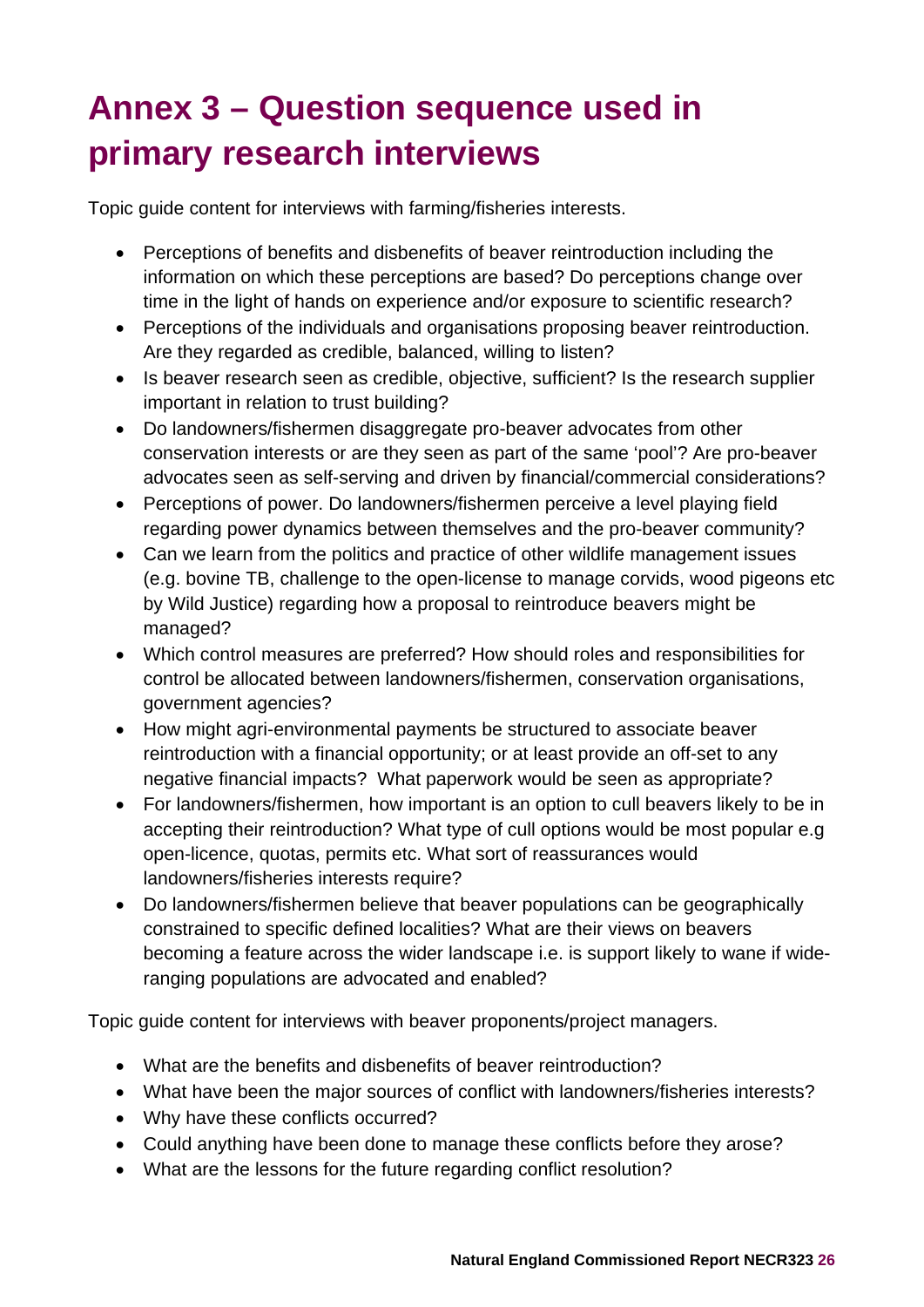- What scale of resources are needed to provide appropriate facilitation between different interests on-the-ground? Who is best place to deliver this role?
- How might agri-environmental schemes be structured and designed to facilitate adoption of beaver related measures by landowners/fisheries interests?